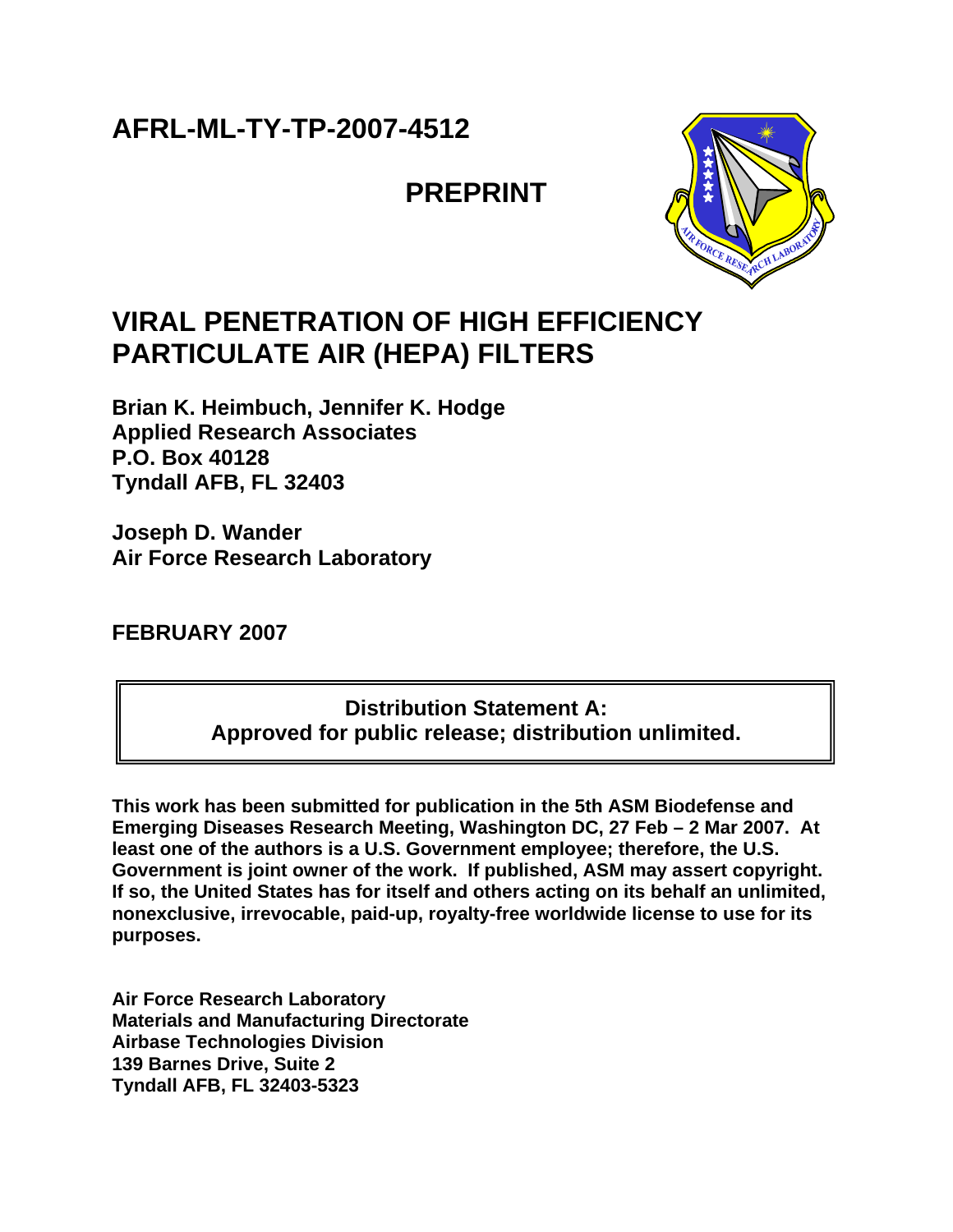# **NOTICE AND SIGNATURE PAGE**

Using Government drawings, specifications, or other data included in this document for any purpose other than Government procurement does not in any way obligate the U.S. Government. The fact that the Government formulated or supplied the drawings, specifications, or other data does not license the holder or any other person or corporation; or convey any rights or permission to manufacture, use, or sell any patented invention that may relate to them.

This report was cleared for public release by the Air Force Research Laboratory Airbase Technologies Division Public Affairs Office and is available to the general public, including foreign nationals. Copies may be obtained from the Defense Technical Information Center (DTIC) (http://www.dtic.mil).

REPORT NUMBER AFRL-ML-TY-TP-2007-4512 HAS BEEN REVIEWED AND IS APPROVED FOR PUBLICATION IN ACCORDANCE WITH THE ASSIGNED DISTRIBUTION STATEMENT.

JOSEPH D. WANDER, Ph.D. SANDRA R. MEEKER

//signature//

Work Unit Manager **Chief**, Airbase Sciences Branch

//signature//

WENDELL D. BANKS Chief, Airbase Technologies Division

This report is published in the interest of scientific and technical information exchange, and its publication does not constitute the Government's approval or disapproval of its ideas or findings.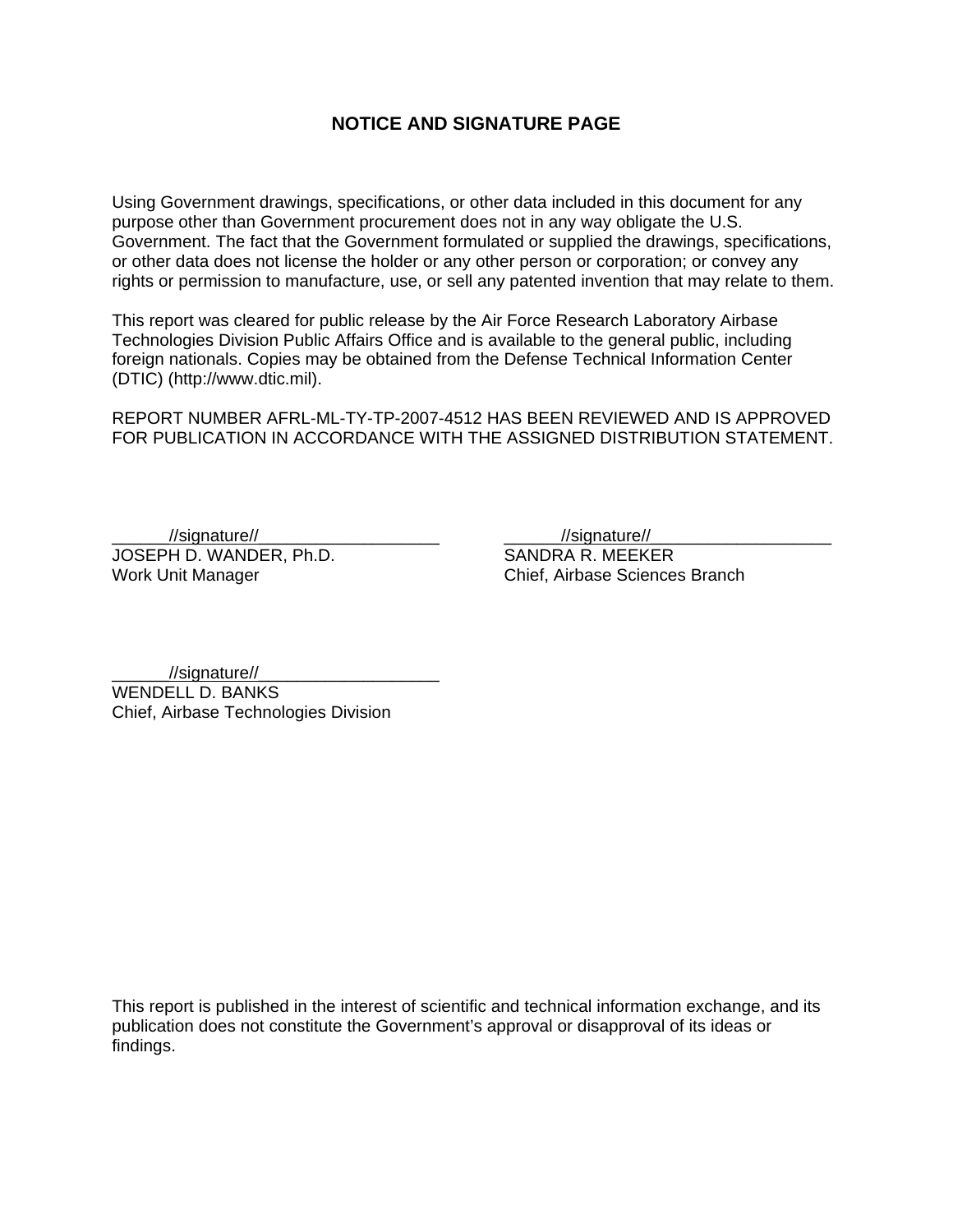|                                                                           | <b>REPORT DOCUMENTATION PAGE</b>                                                                      | Form Approved<br>OMB No. 0704-0188 |                                                                                |                              |                                   |                                                                                                                                                                                                                                                                                                                                                                                                                                                                                                                                                                                                                                                                                                                                                                                                                                                                                                                                                                                                                                                                                                                                                                                                                                                                                                                                                                                                                                                                                                                                                                                                                                                                                                                                                                                                                                                                                                                                                                                                                                                                     |  |  |
|---------------------------------------------------------------------------|-------------------------------------------------------------------------------------------------------|------------------------------------|--------------------------------------------------------------------------------|------------------------------|-----------------------------------|---------------------------------------------------------------------------------------------------------------------------------------------------------------------------------------------------------------------------------------------------------------------------------------------------------------------------------------------------------------------------------------------------------------------------------------------------------------------------------------------------------------------------------------------------------------------------------------------------------------------------------------------------------------------------------------------------------------------------------------------------------------------------------------------------------------------------------------------------------------------------------------------------------------------------------------------------------------------------------------------------------------------------------------------------------------------------------------------------------------------------------------------------------------------------------------------------------------------------------------------------------------------------------------------------------------------------------------------------------------------------------------------------------------------------------------------------------------------------------------------------------------------------------------------------------------------------------------------------------------------------------------------------------------------------------------------------------------------------------------------------------------------------------------------------------------------------------------------------------------------------------------------------------------------------------------------------------------------------------------------------------------------------------------------------------------------|--|--|
|                                                                           |                                                                                                       |                                    |                                                                                |                              |                                   | The public reporting burden for this collection of information is estimated to average 1 hour per response, including the time for reviewing instructions, searching existing data sources,<br>The public and maintaining the data needed, and completing and reviewing the collection of information. Send comments regarding this burden estimate or any other aspect of this collection of information, including suggesti                                                                                                                                                                                                                                                                                                                                                                                                                                                                                                                                                                                                                                                                                                                                                                                                                                                                                                                                                                                                                                                                                                                                                                                                                                                                                                                                                                                                                                                                                                                                                                                                                                       |  |  |
|                                                                           | PLEASE DO NOT RETURN YOUR FORM TO THE ABOVE ADDRESS.<br>2. REPORT TYPE<br>1. REPORT DATE (DD-MM-YYYY) |                                    |                                                                                | 3. DATES COVERED (From - To) |                                   |                                                                                                                                                                                                                                                                                                                                                                                                                                                                                                                                                                                                                                                                                                                                                                                                                                                                                                                                                                                                                                                                                                                                                                                                                                                                                                                                                                                                                                                                                                                                                                                                                                                                                                                                                                                                                                                                                                                                                                                                                                                                     |  |  |
|                                                                           | 15-02-2007                                                                                            |                                    | Conference Paper PREPRINT                                                      |                              |                                   | $01-11-2006 - 15-02-2007$                                                                                                                                                                                                                                                                                                                                                                                                                                                                                                                                                                                                                                                                                                                                                                                                                                                                                                                                                                                                                                                                                                                                                                                                                                                                                                                                                                                                                                                                                                                                                                                                                                                                                                                                                                                                                                                                                                                                                                                                                                           |  |  |
| <b>4. TITLE AND SUBTITLE</b>                                              |                                                                                                       |                                    |                                                                                |                              |                                   | <b>5a. CONTRACT NUMBER</b>                                                                                                                                                                                                                                                                                                                                                                                                                                                                                                                                                                                                                                                                                                                                                                                                                                                                                                                                                                                                                                                                                                                                                                                                                                                                                                                                                                                                                                                                                                                                                                                                                                                                                                                                                                                                                                                                                                                                                                                                                                          |  |  |
|                                                                           | Viral Penetration of High Efficiency Particulate Air (HEPA) Filters                                   |                                    |                                                                                | F08637-03-C-6006             |                                   |                                                                                                                                                                                                                                                                                                                                                                                                                                                                                                                                                                                                                                                                                                                                                                                                                                                                                                                                                                                                                                                                                                                                                                                                                                                                                                                                                                                                                                                                                                                                                                                                                                                                                                                                                                                                                                                                                                                                                                                                                                                                     |  |  |
|                                                                           |                                                                                                       |                                    |                                                                                |                              | <b>5b. GRANT NUMBER</b>           |                                                                                                                                                                                                                                                                                                                                                                                                                                                                                                                                                                                                                                                                                                                                                                                                                                                                                                                                                                                                                                                                                                                                                                                                                                                                                                                                                                                                                                                                                                                                                                                                                                                                                                                                                                                                                                                                                                                                                                                                                                                                     |  |  |
|                                                                           |                                                                                                       |                                    |                                                                                |                              | <b>5c. PROGRAM ELEMENT NUMBER</b> |                                                                                                                                                                                                                                                                                                                                                                                                                                                                                                                                                                                                                                                                                                                                                                                                                                                                                                                                                                                                                                                                                                                                                                                                                                                                                                                                                                                                                                                                                                                                                                                                                                                                                                                                                                                                                                                                                                                                                                                                                                                                     |  |  |
|                                                                           |                                                                                                       | 63104D                             |                                                                                |                              |                                   |                                                                                                                                                                                                                                                                                                                                                                                                                                                                                                                                                                                                                                                                                                                                                                                                                                                                                                                                                                                                                                                                                                                                                                                                                                                                                                                                                                                                                                                                                                                                                                                                                                                                                                                                                                                                                                                                                                                                                                                                                                                                     |  |  |
| 6. AUTHOR(S)                                                              |                                                                                                       |                                    |                                                                                |                              |                                   | <b>5d. PROJECT NUMBER</b>                                                                                                                                                                                                                                                                                                                                                                                                                                                                                                                                                                                                                                                                                                                                                                                                                                                                                                                                                                                                                                                                                                                                                                                                                                                                                                                                                                                                                                                                                                                                                                                                                                                                                                                                                                                                                                                                                                                                                                                                                                           |  |  |
|                                                                           |                                                                                                       |                                    | Heimbuch, Brian K.; Hodge, Jacqueline E.; Wander, Joseph D.                    |                              |                                   | <b>DODT</b>                                                                                                                                                                                                                                                                                                                                                                                                                                                                                                                                                                                                                                                                                                                                                                                                                                                                                                                                                                                                                                                                                                                                                                                                                                                                                                                                                                                                                                                                                                                                                                                                                                                                                                                                                                                                                                                                                                                                                                                                                                                         |  |  |
|                                                                           |                                                                                                       |                                    |                                                                                |                              |                                   |                                                                                                                                                                                                                                                                                                                                                                                                                                                                                                                                                                                                                                                                                                                                                                                                                                                                                                                                                                                                                                                                                                                                                                                                                                                                                                                                                                                                                                                                                                                                                                                                                                                                                                                                                                                                                                                                                                                                                                                                                                                                     |  |  |
|                                                                           |                                                                                                       |                                    |                                                                                |                              |                                   | <b>5e. TASK NUMBER</b>                                                                                                                                                                                                                                                                                                                                                                                                                                                                                                                                                                                                                                                                                                                                                                                                                                                                                                                                                                                                                                                                                                                                                                                                                                                                                                                                                                                                                                                                                                                                                                                                                                                                                                                                                                                                                                                                                                                                                                                                                                              |  |  |
|                                                                           |                                                                                                       |                                    |                                                                                |                              |                                   | 00                                                                                                                                                                                                                                                                                                                                                                                                                                                                                                                                                                                                                                                                                                                                                                                                                                                                                                                                                                                                                                                                                                                                                                                                                                                                                                                                                                                                                                                                                                                                                                                                                                                                                                                                                                                                                                                                                                                                                                                                                                                                  |  |  |
|                                                                           |                                                                                                       |                                    |                                                                                |                              |                                   | <b>5f. WORK UNIT NUMBER</b>                                                                                                                                                                                                                                                                                                                                                                                                                                                                                                                                                                                                                                                                                                                                                                                                                                                                                                                                                                                                                                                                                                                                                                                                                                                                                                                                                                                                                                                                                                                                                                                                                                                                                                                                                                                                                                                                                                                                                                                                                                         |  |  |
|                                                                           |                                                                                                       |                                    |                                                                                |                              |                                   | DODT0049                                                                                                                                                                                                                                                                                                                                                                                                                                                                                                                                                                                                                                                                                                                                                                                                                                                                                                                                                                                                                                                                                                                                                                                                                                                                                                                                                                                                                                                                                                                                                                                                                                                                                                                                                                                                                                                                                                                                                                                                                                                            |  |  |
|                                                                           |                                                                                                       |                                    | 7. PERFORMING ORGANIZATION NAME(S) AND ADDRESS(ES)                             |                              |                                   | 8. PERFORMING ORGANIZATION                                                                                                                                                                                                                                                                                                                                                                                                                                                                                                                                                                                                                                                                                                                                                                                                                                                                                                                                                                                                                                                                                                                                                                                                                                                                                                                                                                                                                                                                                                                                                                                                                                                                                                                                                                                                                                                                                                                                                                                                                                          |  |  |
|                                                                           | Applied Research Associates, Inc.                                                                     |                                    |                                                                                |                              |                                   | <b>REPORT NUMBER</b>                                                                                                                                                                                                                                                                                                                                                                                                                                                                                                                                                                                                                                                                                                                                                                                                                                                                                                                                                                                                                                                                                                                                                                                                                                                                                                                                                                                                                                                                                                                                                                                                                                                                                                                                                                                                                                                                                                                                                                                                                                                |  |  |
| P.O. Box 40128                                                            |                                                                                                       |                                    |                                                                                |                              |                                   |                                                                                                                                                                                                                                                                                                                                                                                                                                                                                                                                                                                                                                                                                                                                                                                                                                                                                                                                                                                                                                                                                                                                                                                                                                                                                                                                                                                                                                                                                                                                                                                                                                                                                                                                                                                                                                                                                                                                                                                                                                                                     |  |  |
| Tyndall AFB, FL 32403                                                     |                                                                                                       |                                    |                                                                                |                              |                                   |                                                                                                                                                                                                                                                                                                                                                                                                                                                                                                                                                                                                                                                                                                                                                                                                                                                                                                                                                                                                                                                                                                                                                                                                                                                                                                                                                                                                                                                                                                                                                                                                                                                                                                                                                                                                                                                                                                                                                                                                                                                                     |  |  |
|                                                                           |                                                                                                       |                                    | 9. SPONSORING/MONITORING AGENCY NAME(S) AND ADDRESS(ES)                        |                              |                                   | 10. SPONSOR/MONITOR'S ACRONYM(S)                                                                                                                                                                                                                                                                                                                                                                                                                                                                                                                                                                                                                                                                                                                                                                                                                                                                                                                                                                                                                                                                                                                                                                                                                                                                                                                                                                                                                                                                                                                                                                                                                                                                                                                                                                                                                                                                                                                                                                                                                                    |  |  |
|                                                                           |                                                                                                       |                                    |                                                                                |                              |                                   |                                                                                                                                                                                                                                                                                                                                                                                                                                                                                                                                                                                                                                                                                                                                                                                                                                                                                                                                                                                                                                                                                                                                                                                                                                                                                                                                                                                                                                                                                                                                                                                                                                                                                                                                                                                                                                                                                                                                                                                                                                                                     |  |  |
|                                                                           | Air Force Research Laboratory<br>Materials and Manufacturing Directorate                              |                                    |                                                                                |                              |                                   | <b>AFRL/MLQL</b>                                                                                                                                                                                                                                                                                                                                                                                                                                                                                                                                                                                                                                                                                                                                                                                                                                                                                                                                                                                                                                                                                                                                                                                                                                                                                                                                                                                                                                                                                                                                                                                                                                                                                                                                                                                                                                                                                                                                                                                                                                                    |  |  |
| 139 Barnes Drive, Suite 2                                                 | Tyndall AFB, FL 32403-5323                                                                            |                                    |                                                                                |                              |                                   | <b>11. SPONSOR/MONITOR'S REPORT</b><br><b>NUMBER(S)</b>                                                                                                                                                                                                                                                                                                                                                                                                                                                                                                                                                                                                                                                                                                                                                                                                                                                                                                                                                                                                                                                                                                                                                                                                                                                                                                                                                                                                                                                                                                                                                                                                                                                                                                                                                                                                                                                                                                                                                                                                             |  |  |
|                                                                           |                                                                                                       |                                    |                                                                                |                              |                                   | AFRL-ML-TY-TP-2007-4512                                                                                                                                                                                                                                                                                                                                                                                                                                                                                                                                                                                                                                                                                                                                                                                                                                                                                                                                                                                                                                                                                                                                                                                                                                                                                                                                                                                                                                                                                                                                                                                                                                                                                                                                                                                                                                                                                                                                                                                                                                             |  |  |
|                                                                           | 12. DISTRIBUTION/AVAILABILITY STATEMENT                                                               |                                    |                                                                                |                              |                                   |                                                                                                                                                                                                                                                                                                                                                                                                                                                                                                                                                                                                                                                                                                                                                                                                                                                                                                                                                                                                                                                                                                                                                                                                                                                                                                                                                                                                                                                                                                                                                                                                                                                                                                                                                                                                                                                                                                                                                                                                                                                                     |  |  |
|                                                                           |                                                                                                       |                                    | Distribution Statement A: Approved for public release; distribution unlimited. |                              |                                   |                                                                                                                                                                                                                                                                                                                                                                                                                                                                                                                                                                                                                                                                                                                                                                                                                                                                                                                                                                                                                                                                                                                                                                                                                                                                                                                                                                                                                                                                                                                                                                                                                                                                                                                                                                                                                                                                                                                                                                                                                                                                     |  |  |
| <b>13. SUPPLEMENTARY NOTES</b>                                            |                                                                                                       |                                    | Diseases Research Meeting in Washington DC, 27 Feb - 2 Mar 2007.               |                              |                                   | Documents contains color images. Submitted for publication in conference proceedings for the 5th ASM Biodefense and Emerging                                                                                                                                                                                                                                                                                                                                                                                                                                                                                                                                                                                                                                                                                                                                                                                                                                                                                                                                                                                                                                                                                                                                                                                                                                                                                                                                                                                                                                                                                                                                                                                                                                                                                                                                                                                                                                                                                                                                        |  |  |
| 14. ABSTRACT                                                              |                                                                                                       |                                    |                                                                                |                              |                                   | High Efficiency Particulate Air (HEPA) filters are the primary technology used for particulate removal in many individual and collective protection applications.<br>HEPA filters are commonly thought to be impenetrable to particulate matter, but in fact they are only 99.97% efficient at collecting the most penetrating particle<br>(~0.2 micrometer). While this is an impressive collection efficiency, HEPA filters may be vulnerable to certain types of threats: Viruses are submicron in size and<br>most have very small minimum infections doses (MID). Therefore, an appropriate viral challenge will yield penetration that exceeds the MID, for many of the threat<br>agent viruses. Nonetheless, the overall particle size (agglomerated viruses and/or viruses attached to inert carriers) will determine the capture efficiency by HEPA<br>filters. Aerosolized viruses are commonly thought to exist as agglomerates, which would increase the particle size and render them more prone to capture. However<br>many of the threat agent viruses can be highly agglomerated and still exist as submicron particles. Furthermore the stability of aggregates is not well understood, and<br>they may break apart during filtration. We have demonstrated in our laboratory that biological aerosols of MS2 coli phage, a common viral simulant, can penetrate<br>both Carbon HEPA Aerosol Canisters (CHAC) and flat sheet HEPA material. The penetration is linear over time, thus viral penetration exceeding the MID is<br>expected to occur in minutes following a viral challenge. We are currently investigating the particle size of the MS2 coli phage aerosol and our aim is to shift the<br>particle size to see what effect it has on penetration. Furthermore, we are evaluating the penetration characteristics of a mammalian virus, which may better represent<br>the threat agent viruses. This total body of work will greatly enhance our knowledge of the tactical threat posed by viral aerosols to HEPA filtration systems. |  |  |
| <b>15. SUBJECT TERMS</b>                                                  |                                                                                                       |                                    |                                                                                |                              |                                   |                                                                                                                                                                                                                                                                                                                                                                                                                                                                                                                                                                                                                                                                                                                                                                                                                                                                                                                                                                                                                                                                                                                                                                                                                                                                                                                                                                                                                                                                                                                                                                                                                                                                                                                                                                                                                                                                                                                                                                                                                                                                     |  |  |
|                                                                           |                                                                                                       |                                    | virus, coliphage, filter, infection, minimum infections dose, HEPA             |                              |                                   |                                                                                                                                                                                                                                                                                                                                                                                                                                                                                                                                                                                                                                                                                                                                                                                                                                                                                                                                                                                                                                                                                                                                                                                                                                                                                                                                                                                                                                                                                                                                                                                                                                                                                                                                                                                                                                                                                                                                                                                                                                                                     |  |  |
| 16. SECURITY CLASSIFICATION OF:<br><b>17. LIMITATION OF</b><br>18. NUMBER |                                                                                                       |                                    |                                                                                |                              |                                   | 19a. NAME OF RESPONSIBLE PERSON                                                                                                                                                                                                                                                                                                                                                                                                                                                                                                                                                                                                                                                                                                                                                                                                                                                                                                                                                                                                                                                                                                                                                                                                                                                                                                                                                                                                                                                                                                                                                                                                                                                                                                                                                                                                                                                                                                                                                                                                                                     |  |  |
| a. REPORT                                                                 | <b>ABSTRACT</b><br>ΟF<br>b. ABSTRACT   c. THIS PAGE<br><b>PAGES</b>                                   |                                    |                                                                                | Wander, Joseph               |                                   |                                                                                                                                                                                                                                                                                                                                                                                                                                                                                                                                                                                                                                                                                                                                                                                                                                                                                                                                                                                                                                                                                                                                                                                                                                                                                                                                                                                                                                                                                                                                                                                                                                                                                                                                                                                                                                                                                                                                                                                                                                                                     |  |  |
| $\mathbf U$                                                               | UU<br>U<br>$\mathbf U$<br>25                                                                          |                                    |                                                                                |                              |                                   | 19b. TELEPHONE NUMBER (Include area code)                                                                                                                                                                                                                                                                                                                                                                                                                                                                                                                                                                                                                                                                                                                                                                                                                                                                                                                                                                                                                                                                                                                                                                                                                                                                                                                                                                                                                                                                                                                                                                                                                                                                                                                                                                                                                                                                                                                                                                                                                           |  |  |
|                                                                           |                                                                                                       |                                    |                                                                                |                              |                                   | Standard Form 298 (Rev. 8/98)<br>Reset<br>Prescribed by ANSI Std. Z39.18                                                                                                                                                                                                                                                                                                                                                                                                                                                                                                                                                                                                                                                                                                                                                                                                                                                                                                                                                                                                                                                                                                                                                                                                                                                                                                                                                                                                                                                                                                                                                                                                                                                                                                                                                                                                                                                                                                                                                                                            |  |  |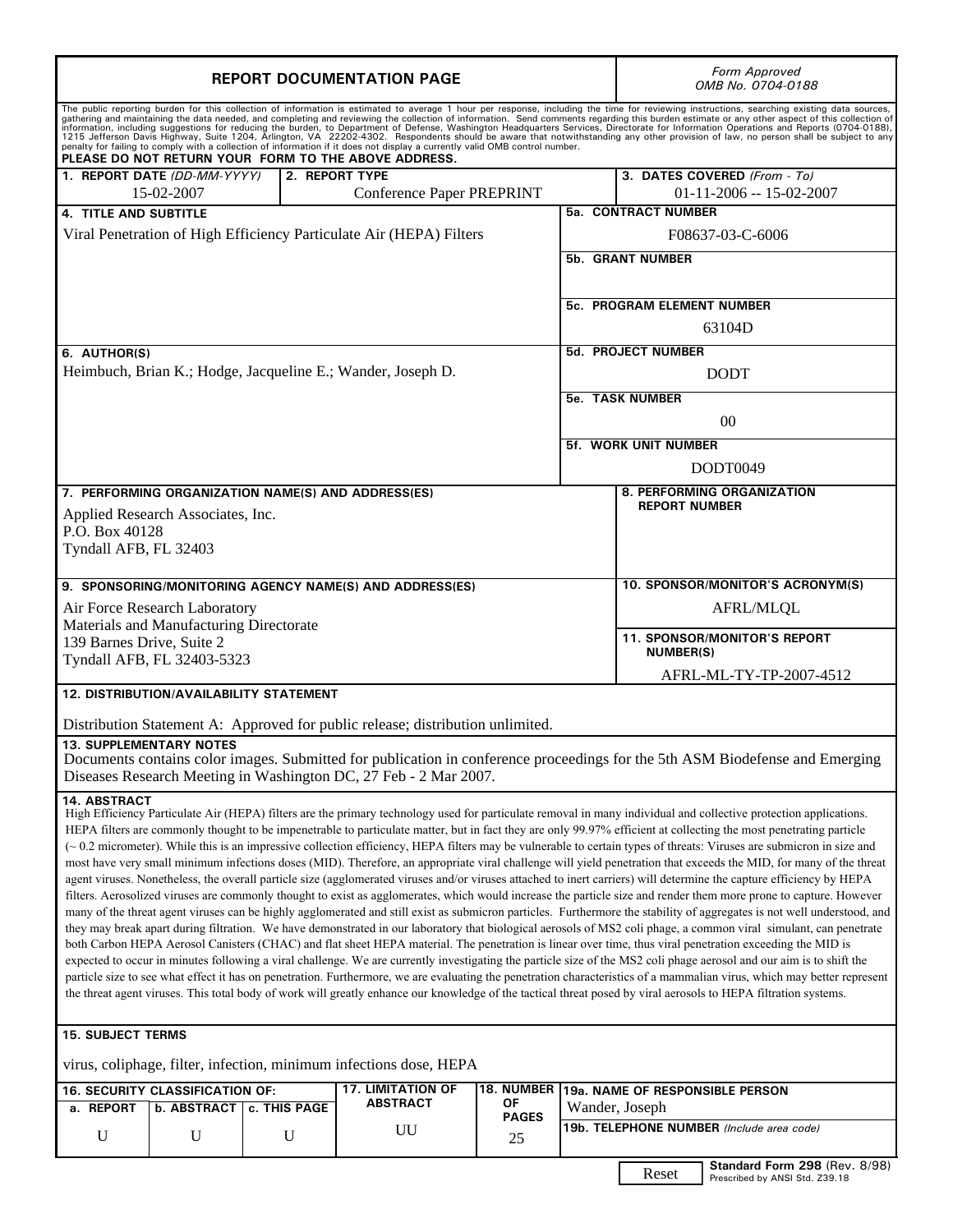## **Viral Penetration of HEPA Filters** Heimbuch\* , B.K., J.K. Hodge, J.D. Wander Air Force Research Laboratory, MLQL, Tyndall Air Force Base, FL

#### **Abstract**

High Efficiency Particulate Air (HEPA) filters are the primary technology used for particulate removal in many individual and collective protection applications. HEPA filters are commonly thought to be impenetrable to particulate matter, but in fact they are only 99.97% efficient at collecting the most penetrating particle (~ 0.2 micrometer). While this is an impressive collection efficiency, HEPA filters may be vulnerable to certain types of threats: Viruses are submicron in size and most have very small minimum infections doses  $(MID_{50})$ . Therefore, an appropriate viral challenge will yield penetration that exceeds the  $MID_{50}$  for many of the threat agent viruses. Nonetheless, the overall particle size (agglomerated viruses and/or viruses attached to inert carriers) will determine the capture efficiency by HEPA filters. Aerosolized viruses are commonly thought to exist as agglomerates, which would increase the particle size and render them more prone to capture. However many of the threat agent viruses can be highly agglomerated and still exist as submicron particles. Furthermore the stability of aggregates is not well understood, and they may break apart during filtration. We have demonstrated in our laboratory that biological aerosols of MS2 coli phage, a common viral simulant, can penetrate both Carbon HEPA Aerosol Canisters (CHAC) and flat sheet HEPA material. The penetration is linear over time, thus viral penetration exceeding the MID is expected to occur in minutes following a viral challenge. We are currently investigating the particle size of the MS2 coli phage aerosol and our aim is to shift the particle size to see what effect it has on penetration. Furthermore, we are evaluating the penetration characteristics of a mammalian virus, which may better represent the threat agent viruses. This total body of work will greatly enhance our knowledge of the tactical threat posed by viral aerosols to HEPA filtration systems.

#### **Introduction**

Biological Warfare/Terrorism is defined as deployment of biological agents to produce casualties or disease in man or animals and damage to plants or material. It is actually much further reaching than that because contamination of infrastructure, which does directly affect individuals, is a huge concern due to the extensive and costly clean up required. The potential of biological weapons was demonstrated early in world history (Hawley 2001) starting in the  $14<sup>th</sup>$  century when plague infected soldiers were catapulted into enemy cities in an effort to spread the disease. Also, During the French and Indian war in 1754–1767, British soldiers provided American Indians with smallpox contaminated blankets and handkerchiefs. These events predate Louis Pasteur's' discovery that infectious diseases are caused by microorganisms, and clearly root biological agents as man's first attempt at creating a weapon of mass destruction (WMD). Once microorganisms were linked to human disease it did not take long for purified microbes to be used as weapons. It is well documented that many countries, including the United States, had extensive bioweapons programs (Gronvall 2005, Frischknecht 2003).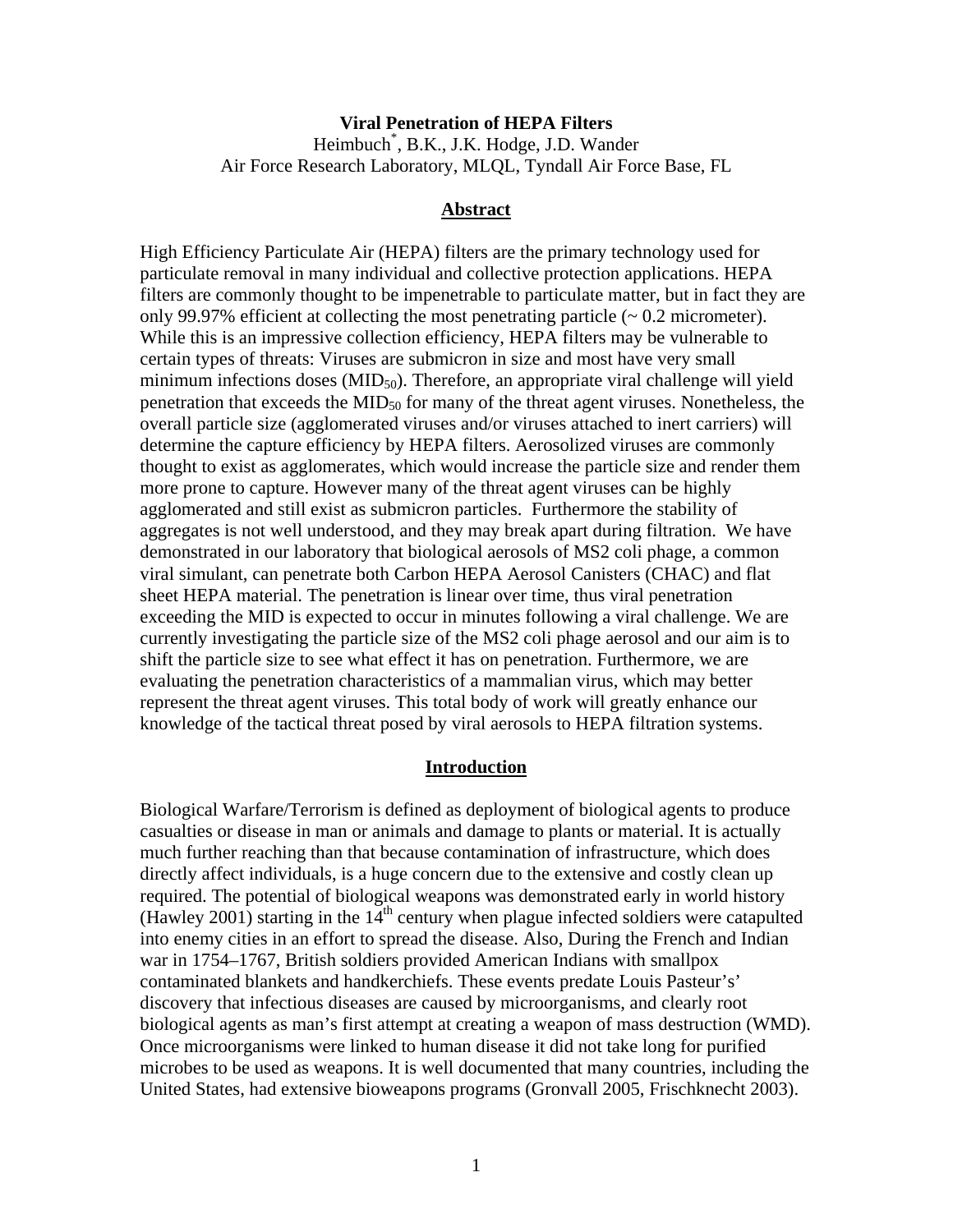Perhaps the most feared was that of the Soviet Union. Human history is littered with many examples of microbes being deployed as acts of war and terrorism, with the most recent documented example being the attack on the Hart building in 2001. This single act of bioterrorism clearly illuminated the potential risk that biological agents pose as a weapon of terror.

Biological agents are composed four unique threats: vegetative bacterial cells, anthrax spores, viruses, and toxins. Viruses are the primary concern in this report so the others will not be discussed. The viral warfare agents are diverse and cause a variety of diseases, however their physical properties are similar (Woods 2005): They all contain a nucleic acid core surrounded by a protein coat; most also contain a lipid membrane, and are termed enveloped. Most viruses are submicron and range in size from  $\sim$  25 nm – 400 nm (Hogan 2005). The minimum infections dose  $(MID_{50})$  for all the threat agent viruses is very low as well. While absolute figures are not available, most believe that the  $MID_{50}$ are less than 10 virions (Woods). The combination of small size and low infections doses raises concern that HEPA filters may not be adequate to protect individuals from viral WMD.

HEPA filters are commonly used in individual and collective protection applications and are very efficient at removing particulate matter from the air. They are rated to be 99.97% efficient at collecting the most penetrating particle (0.3um) (Lee 1980). While this is an impressive collection efficiency, it is not absolute; 0.03% of matter at the most penetrating size does penetrate the HEPA filter. For most applications the HEPA is adequate, but toleration for viral penetration is very low, and thus only a few penetrating virions may be enough to cause disease. However, for viruses to be efficient at penetrating HEPA filters they must remain as submicron particles. Most agree that viruses will not occur as singlets when dispersed in an aerosol, rather they will agglomerate or attach to inert particle that will increase the particle sizes. It is important to note, however, that many of the threat agent viruses (*e.g.*, SARS, EEV) can be significantly agglomerated and still fall into the post penetrating range. Most of the research on bioaerosols has focused on naturally occurring biological aerosols. The research has demonstrated that a majority of particles in biological aerosols are greater than 1µm in size (Stetzenbach), and thus would not be a threat to penetrate HEPA filters. These studies, however, are all limited by the technology used to measure particles smaller than 500 nm. Therefore, the abundance of particles that would be most efficient at penetrating HEPA filters was not quantified. Studies of naturally occurring particulate aerosols (non-biological) demonstrate that nanometer size particles are actually abundant (Seinfeld 1998).

Weaponized viruses are clearly different from naturally occurring biological aerosols and the particle size for viral weapons is not clearly defined. From a weapons standpoint, it clearly would be advantageous to create smaller particles, because they would remain aerosolized longer. But in addition to creating small particles the viruses also must remain viable. The methods used to produce and protect viruses from environmental stress may dictate creating larger particles. It is unclear if weaponized viruses have been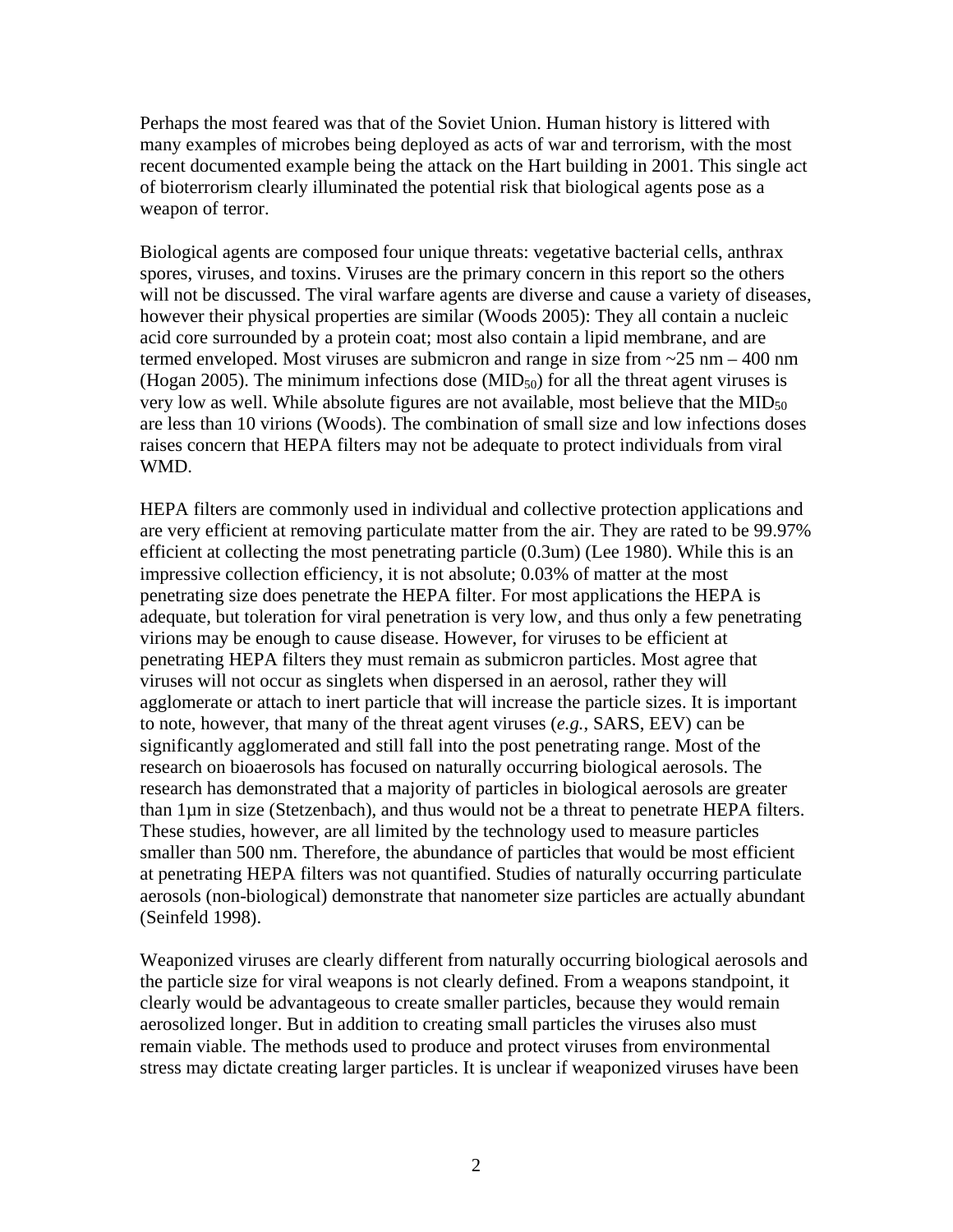created that are submicron in size. This uncertainty has fueled speculation that viruses may indeed be a threat to penetrate HEPA filters.

Few reports exist in the open literature on viable viral penetration studies of HEPA filters (Harstad 1967, 1969, Heimbuch 2004, Hofacre 1996). Those that do exist center on the physical performance of the HEPA, but do not evaluate the potential risk of the penetrating particles. Harstad (1969) demonstrated that viral aerosols essentially behave the same as inert aerosols and are efficiently removed by HEPA filters. Hofacre (1996) concluded the same. Both reports also demonstrate that viable viruses penetrate HEPA filters at levels that may cause disease. This conclusion however was not stated in either report. The reason for this is unclear, but it may be that 99.97% efficiency seems absolute. The reality is that 99.97% means that for every 10,000 particles that challenge the HEPA filter, three penetrate—and three virons may comprise a significant threat. The purpose of this report is to reanalyze the issues surrounding viral penetration of HEPA filters, and to shed new light on the potential for penetration. We have demonstrated in previous studies that viable MS2 coli phage can penetrate Carbon HEPA Aerosol Canisters (CHACs) (fig 1). However, it was not clear if penetration was due viruses penetrating the HEPA or was due to leaks in the canisters. In this study, the viral simulant, MS2 coli phage, was used to challenge both flat sheet HEPA material and CHACs. Both viable penetration and total penetration was measured. In addition, particle size distribution and flow velocity was varied to determine what effect each had on total and viable penetration.

### **Materials and Methods**

#### **Microorganisms**

MS2 coli phage (ATCC 15597-B1) stock solutions were prepared by infecting 50 mL of the *Escherichia coli* host (ATCC 15597) that was grown to mid-log phase in special MS2 media (1% tryptone, 0.5% yeast extract, 1% sodium chloride, .01 M CaCl2, .002% thiamine) . The culture/infection was incubated overnight @ 37ºC/220 rpm. Lysozyme (Sigma, L6876) was added to a final concentration of 50 ug/mL, then the flask was incubated for 30 minutes at 37ºC. Chloroform (0.4%) and EDTA (.02 M) were then added and the culture was incubated for and additional 30 minutes at 37C. Cell debris was removed by centrifugation at  $10,000 \text{ X g}$ , then the supernatant was filtered thorough a 0.2 µm filter and stored at 4ºC. A plaque assay was preformed according to standard procedures to determine the MS2 titer, which typically is  $\sim 10^{11}$  Plaque Forming Units (PFU)/ml. For aerosol studies the MS2 coli phage was either diluted in sterile distilled water or 0.5% tryptone to a concentration  $\sim 10^8$  PFU/mL. Collison nebulizers were filled with 50ml of the solutions.

### **Aerosol Methods**

The BioAerosol Test System (BATS, Figure 1) is a port-accessible aerosolization chamber communicating with a temperature/humidity-controlled mixing plenum and thence to a sampling plenum supplying a homogeneous aerosol to six sampling ports. Three six-jet Collison nebulizers (BGI Inc, Waltham, Mass.) deliver particles at the source that are  $\sim$ 2  $\mu$ m mass median diameter into the mixing plenum to create the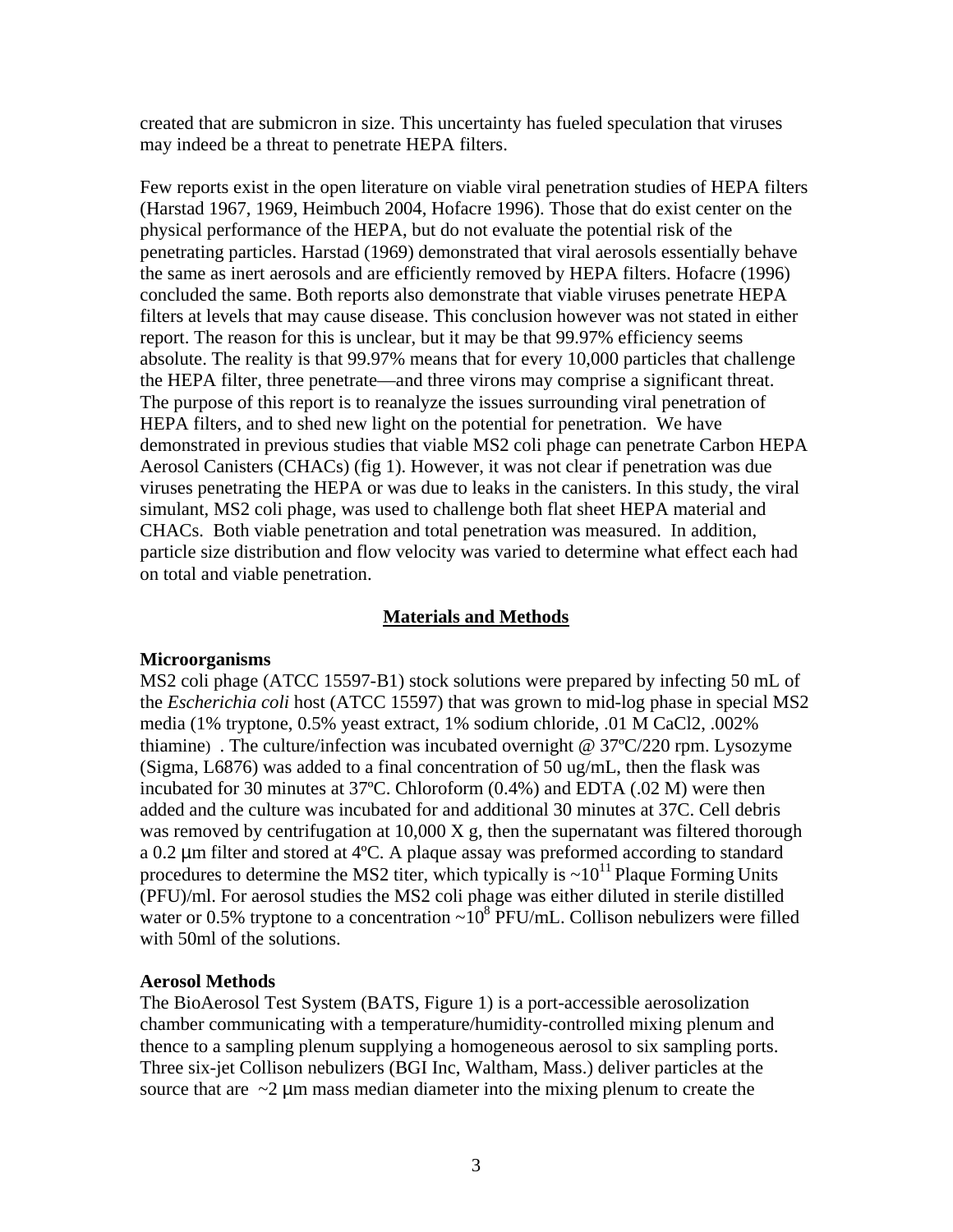bioaerosols. Air is drawn into a central vacuum line along a path from the sampling plenum through lines of PVC tubing (Excelon® RNT,US Plastics, Lima, Ohio). Each path runs through a test article and thence through one AGI-30 all-glass impingers (Chemglass, Vineland, N.J.) filled 20 mL of 1X phosphate buffer saline/0.001% antifoam A (Sigma, A6457). The volume of air passing in each path is controlled by a mechanical flow meter (Blue–White 400, Huntington Beach, California, or PMR1-101346, Cole– Parmer, Vernon Hills, Illinois). At the end of the sampling path, the air exhausts through a conventional HEPA filter and the vacuum pump that drives the air movement. Each sampling port is able to accommodate test articles as large as 6 inches (15 cm) in diameter.

The BATS was configured three separate ways depending on what was being tested (figure 2). In each case the total flow through each port of the BATS was set to 85 Liters per minute (LPM). The environmental conditions for all tests were  $\sim$ 22 $\degree$ C and 50% relative humidity. For flat sheet HEPA testing a portion of the flow was split off the 85 LPM flow and directed through the HEPA material (Lydall; Manchester, CT - part number 4450HS) that was compression seated and glued into swatch holders (figure 2). For CHAC tests the entire 85 LPM flow was drawn though the CHAC, but only 12.5 LPM was collected in the AGI-30 impinger (figure 2). For each test a portion of the flow was directed through a model 3936 Scanning Mobility Particle Sizer Spectrometer (SMPS) (TSI Inc, Shoreview, MN 55126) that was configured to analyze particles with a diameter of 10 nm – 415 nm. The sample flow through the SMPS was 0.6 LPM with a sheath flow rate of 6 LPM.

Viable enumeration of MS2 coli phage was determined by performing a plaque assay on the collection fluid for each AGI-30 impinger. One mL of solution from each impinger was mixed with 1ml of log phase *E. coli* grown in special MS2 media. This solution was then mixed with 9 ml of semi-solid media (special MS2 media  $+ 1\%$  agar) being incubated at 55°C. The total collected phage for each impinger was determined using the following formula:

Counted PFU X  $DiI^{-1}$  X Impinger volume

## **Experimental Plan**

Each condition tested in this study was composed of six samples that were challenged with MS2 coli phage over two days of testing: Three samples and one positive control were analyzed each day. After the filters were seated into the swatch holders they were initially leak checked by challenging with an aerosol of 100 um beads for 5 minutes. If leaks were detected the data was not used. After the leak test the BATS was loaded with MS2 coli phage and equilibrated for 15 prior to starting the challenge. The challenge was composed of four, 15 minute intervals, in which new impingers were added after each challenge. The SMPS incrementally analyzed penetration for each of the four swatch holders (3 filters and 1 positive control) for 12.5 minutes of each 15 minute challenge period.

## **Results**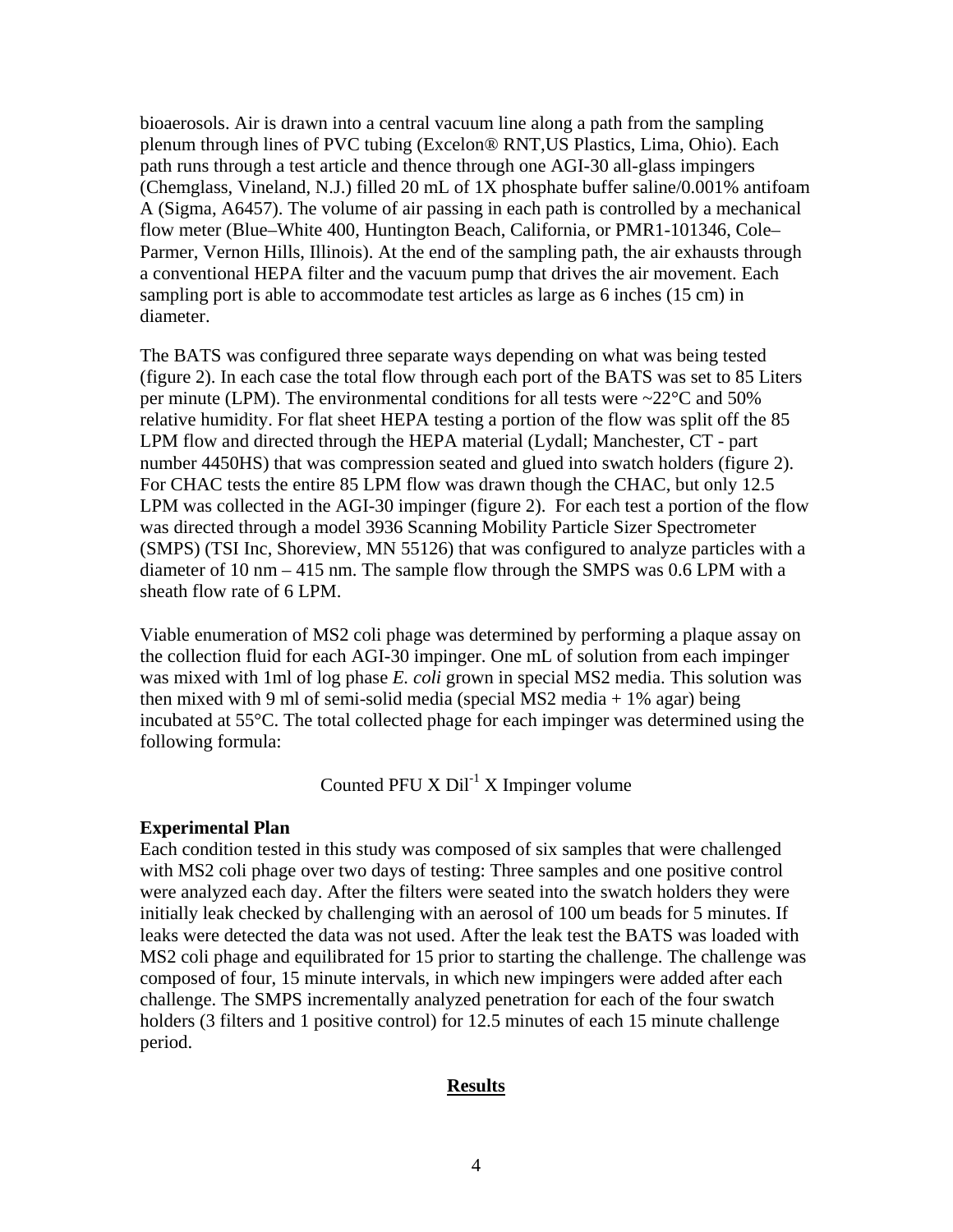**Size Distribution analysis of MS2 Aerosols in the BATS:** The SMPS analysis of MS2 aerosols created in the BATS revealed that the number mean diameter was ~34 nm and the mass mean diameter was  $\sim$  155 nm (figure 4). Both however are composed of distributions that span the entire data collection range of the SMPS. By number the amount of particles that fall into the most penetrating range for HEPA filters (100–300 nm) was only 7.5%. The curve for the mass mean diameter is not complete, but if we assume the curve is symmetrical, a reflection around the midpoint indicates that only 94% of the curve is represented by the data. The correction reveals that the amount of mass in the 100–300 nm range is 57%. Both number distribution and mass distribution of particles have been used by researchers for determining filter efficiency, but it is unclear which is more appropriate. For this analysis, the number distribution specifics a much more stringent challenge for HEPA filters than does the mass distribution.

**Particulate penetration of flat sheet HEPA filters:** The SMPS analysis (number and mass distributions) of the MS2 aerosols confirmed that the particle distributions and overall challenge levels for each flow rate were similar. This indicated a high degree of repeatability in the experimental set up. Penetration of particles through the HEPA filter, however, increased as flow rate increased (fig 5). This indicates the HEPA filter becomes less efficient with increasing flow rate, as expected in size regions where diffusional capture mechanisms dominate. Other researchers have reported similar observations using particles common in HEPA penetration analysis (Hofacre 1996, Lee 1990). At the low challenge concentrations at the beginning and end of the curves the penetration data disappeared into the background and thus were not meaningful. When particle penetration experiments are done for HEPA filters the particle challenge concentration is orders of magnitude greater than what can be created for biological challenges. Thus the signal-to-noise ratio is much larger. Analysis of penetration efficiency demonstrates that the most-penetrating particle (MPP) at the higher velocities is  $\sim$  135 nm (fig 6). The lower flow rates have limited overall penetration and an MPP size can not be discriminated. The MPPs for HEPA filters are commonly believed to be 300nm, but it is actually closer to 200nm (Lee 1980). The smaller MPP observed in this study is likely due to the higher flow velocities used in our study.

**Viable MS2 penetration of flat sheet HEPA filters**: The viable MS2 penetration data indicate that as you increase flowrate, penetration through the HEPA also increases (fig 7); this is in perfect agreement with the SMPS data. However, the actual differences in viable penetration among the flow rates can not be directly compared due to variations in the flow-dependant AGI-30 collection efficiency. The SMPS analysis, which requires no collection, demonstrated a constant challenge for each flow rate (fig 5). If the AGI-30 had no flow-dependant variation in collection efficiency the PFU per liter of air sampled should have also been the same. An analysis of the viable MS2 challenge concentration at each flow rate demonstrated that was not the case. Instead the data indicated a positive correlation between flow rate and viable collection efficiency (table 1). This was most apparent at the 2-LPM flow rate in which no viable detection was observed over the duration of the test. A collection strategy that provided 2 cm/sec (2 LPM) through the HEPA with an additional 4 LPM of air into the impinger (fig 7) provided conditions that were efficient at capturing viable MS2 coli phage. To accurately compare the penetration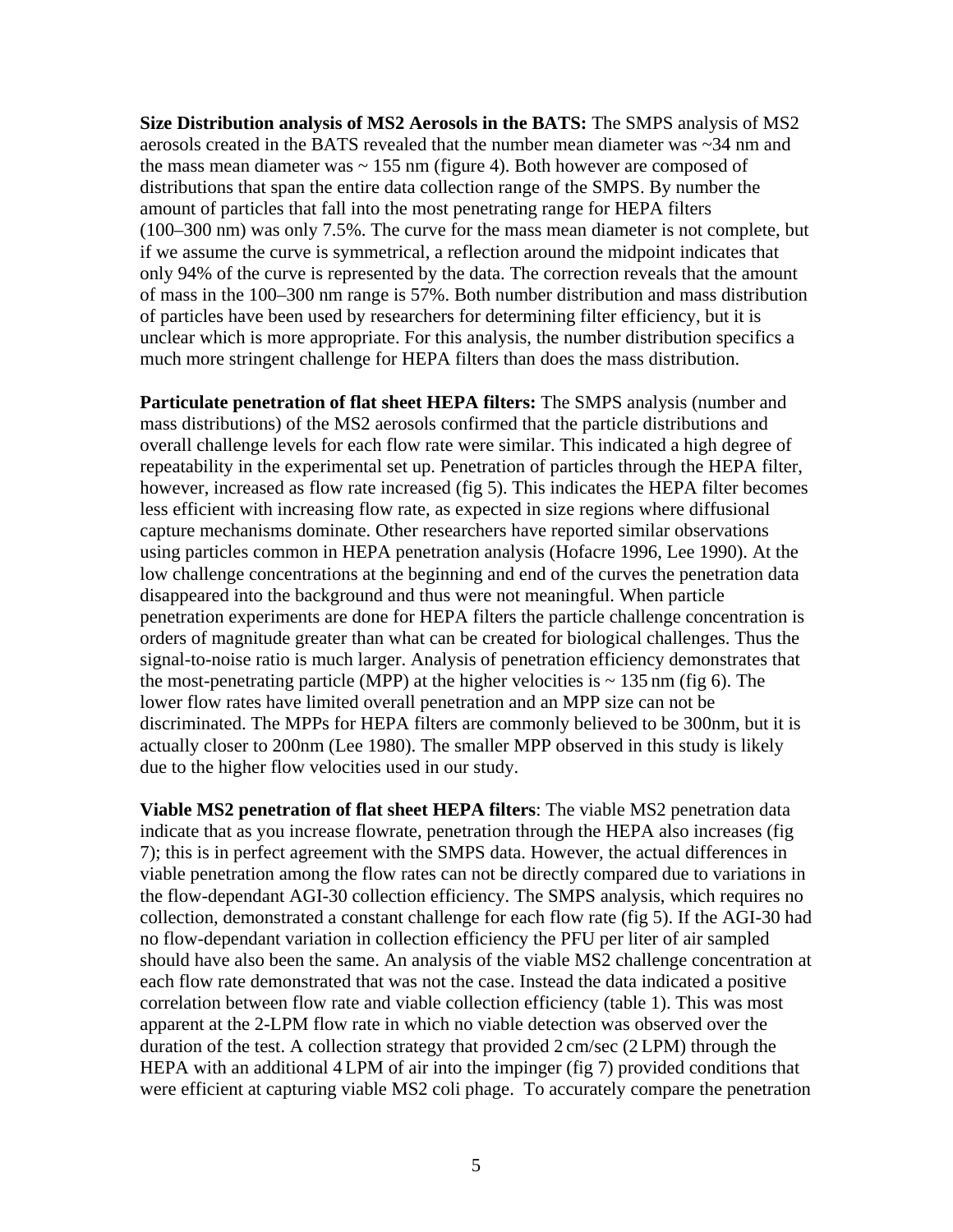from the multiple flow rates the data were normalized: The positive control sample for each flow rate was divided by the positive control sample for the 12.5-LPM sample providing the fractional collection efficiency (table 1). The fractional collection efficiency for each flow rate was then used to normalize the penetration data. The analysis demonstrates that an 8-cm/sec velocity caused a 17fold increase in MS2 penetration compared to the 2 cm/sec velocity.

**Particle penetration of CHACs**: The penetration of particles through the CHAC tracked most closely with the HEPA penetration data at 2 cm/sec (fig 5). This was expected because the test flow rate of 85 L /min through the CHAC provides a face velocity of 2 cm/sec through the CHAC HEPA filter. Analysis of the penetration efficiency (fig 6) demonstrates that the CHAC penetration also follows the penetration observed for flat sheet HEPA material at flow velocities of 2 cm/sec and 4 cm/sec velocities. The overall penetration was very low and a determination of MPP was not possible.

**Viable MS2 penetration of CHACs**: MS2 penetration of the CHAC canister was lower than any the flat sheet HEPA material tests (fig 7 and table 1). The penetration most closely resembled that at 2 cm/sec velocity through the HEPA, as was expected due to similar face velocities. However, the total measured penetration was still 1/7 of that through the flat sheet HEPA medium. The decrease in penetration through the CHAC was likely due to the presence of the carbon bed. The carbon bed adds more surface area for the aerosol to travel through, which may be mechanically trapping the MS2 particles. However, the SMPS analysis demonstrated the particle collection efficiency of the CHAC was very similar to the collection efficiency of the HEPA at the same velocity (2 cm/sec) (fig 6). Thus other mechanisms may be responsible for the viable reduction. One possibility is that the additive ASZM-TEDA (Antimony–Silver–Zinc–Molybdenum– Triethylenediamine) in the carbon bed is exerting a biocidal effect on the bacteriophage. ASZM-TEDA is added to the carbon to prevent microbial growth and it likely has virucidal activity as well.

**Particulate penetration of 0.5% tryptone nebulization solution**: The addition of tryptone (0.5%) to the nebulization fluid significantly shifted the size distribution of particles to the right (fig 8). The number mean diameter size shifted to ~84nm and the mass mean diameter size shifted to  $\sim$ 300 nm. The percentage of particles that fall into the 100–300 nm size range, however, was only marginally changed. By number, the percentage of particles in the MPP size range increased to 38%; an increase of 30.5% over MS2 suspended in water. The mass curve is not complete, and thus the fraction of particles in the 100–300 nm size range can not be definitively calculated. However, if we assume the curve to be symmetrical the mass present in the 100–300 nm size range is 43%; a decrease of 14% over what is observed for MS2 suspended in water. The overall number of particles generated by  $MS2 + 0.5\%$  tryptone and MS2 in water is not significantly different. The reason for this is that the output of particles from the Collison nebulizer is constant regardless of what is being nebulized. However, the addition of tryptone to the nebulizer caused a significant increase in the total mass being produced. Each droplet produced by the Collison contained more dissolved solids, which dramatically increased the total mass. The net result is that the MS2 coli phage was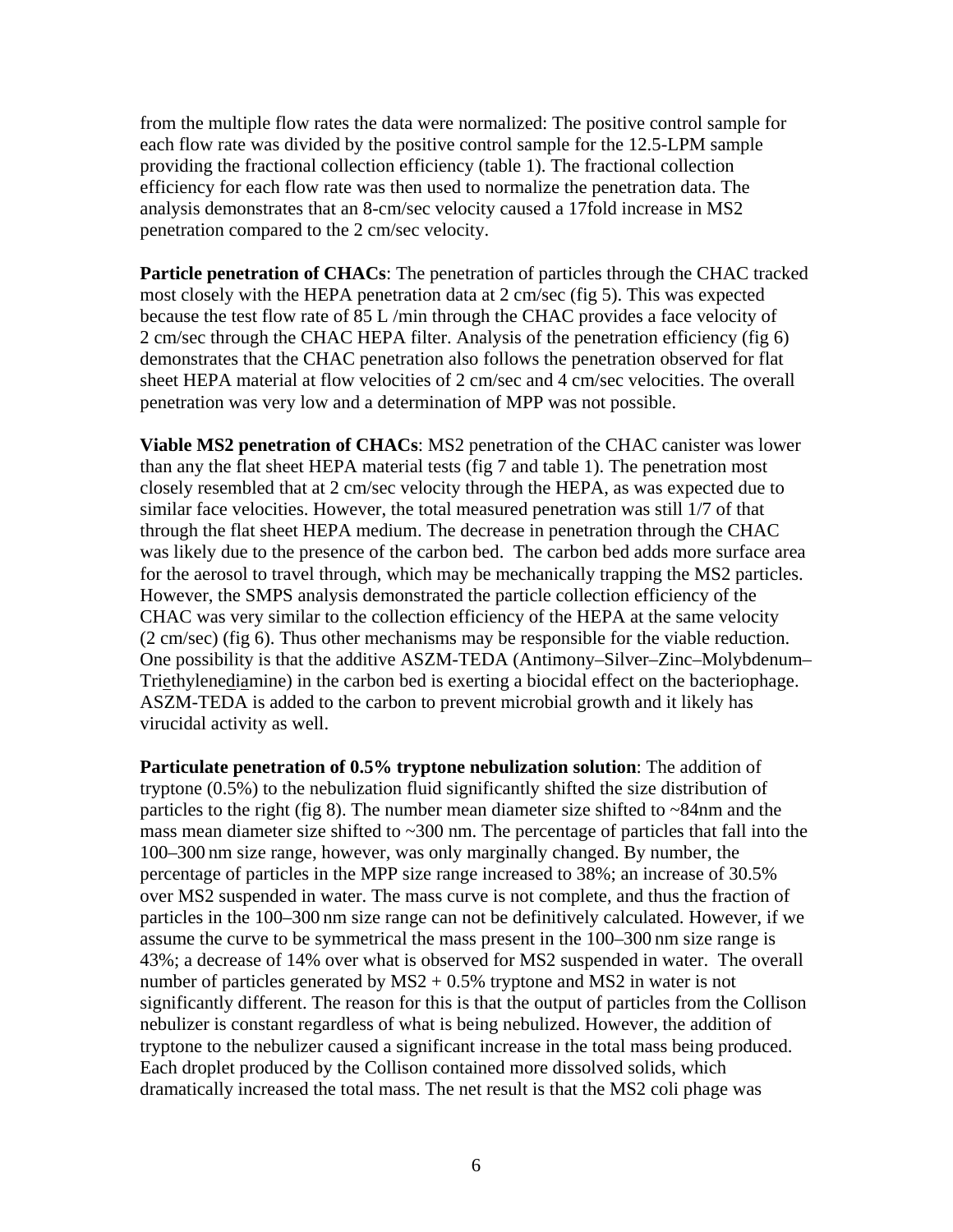significantly diluted in protein. The addition of the extras mass caused the HEPA filter to load with tryptone and become more efficient over time (fig 9). Filter loading was not observed for MS2 suspended in water, and penetration remained linear over time.

**Viable MS2 penetration of 0.5% tryptone nebulization solution**: The addition of tryptone to the nebulizer did not positively or negatively influence the viability of MS2 coliphage (fig 10): both yielded approximately the same concentration of viable MS2. However, the addition of tryptone caused a significant decrease in penetration of MS2 coliphage through the HEPA filter (fig 10). Viable MS2 penetration decreased over time and was most likely due to the tryptone loading of the HEPA filter. Although there was a shift of particles in the most penetrating range, this was overshadowed by the tremendous increase in tryptone that occluded the filter and increased the collection efficiency.

### **Discussion**

Data presented in this report conclusively prove that viable viruses can penetrate HEPA filters. This should not be surprising given the fact that HEPA filters are rated to be only 99.97% efficient at collecting the most penetrating particle  $(0.2 \mu m)$ . Hence, given an appropriate challenge, penetration is a mathematical certainty. The penetration is small relative to the challenge, and for most particulates this minimal penetration is not problematic. Viruses, however, pose a unique problem because very few virions are required to cause an infection ( $MID_{50} < 10$  PFU). This problem is further exacerbated because viruses are very small (50–300 nm); individual viruses, and aggregates of viruses fall into the MPP range of HEPA filters. The data in this report were gathered from carefully controlled laboratory experiments. This approach was necessary to evaluate viable penetration efficiency of HEPA filters. However, the tactical relevance of these data is unknown because no criteria exist to determine that the BATS challenge is or is not representative of a biological attack. To determine if viral penetration of HEPA filters is a potential concern, four characteristics of viral aerosols must be considered: 1) Particle velocity (flow rate), 2) Virus concentration, 3) Duration of a biological attack, and 4) Particle size. Each of these characteristics (discussed below) will significantly impact viral penetration of HEPA filters, and ultimately determine if HEPA filters provide "complete protection" against respiratory infection by airborne viruses.

The concentration of viruses created during a biological attack is not known. The concentration will likely vary depending on distance from the distribution source. The measured concentration of viruses for this study was only  $10^4$ – $10^5$  PFU per liter of air. These concentration are not excessively high and are likely lower than what would be generated during a biological attack. The duration of time that this concentration can be maintained is also an important parameter, as it directly relates to time of exposure. While there is no clear answer to this question, we do know that the penetration data observed in this study were approximately linear over time. Therefore we can predict that penetration occurs instantaneously. This may be surprising to some but HEPA filters are an "open system" that contains holes. The SMPS analysis of HEPA penetration, which was measured over the duration of the challenge confirms that particle penetration occurs instantaneously during a challenge. These data indicate that given an appropriate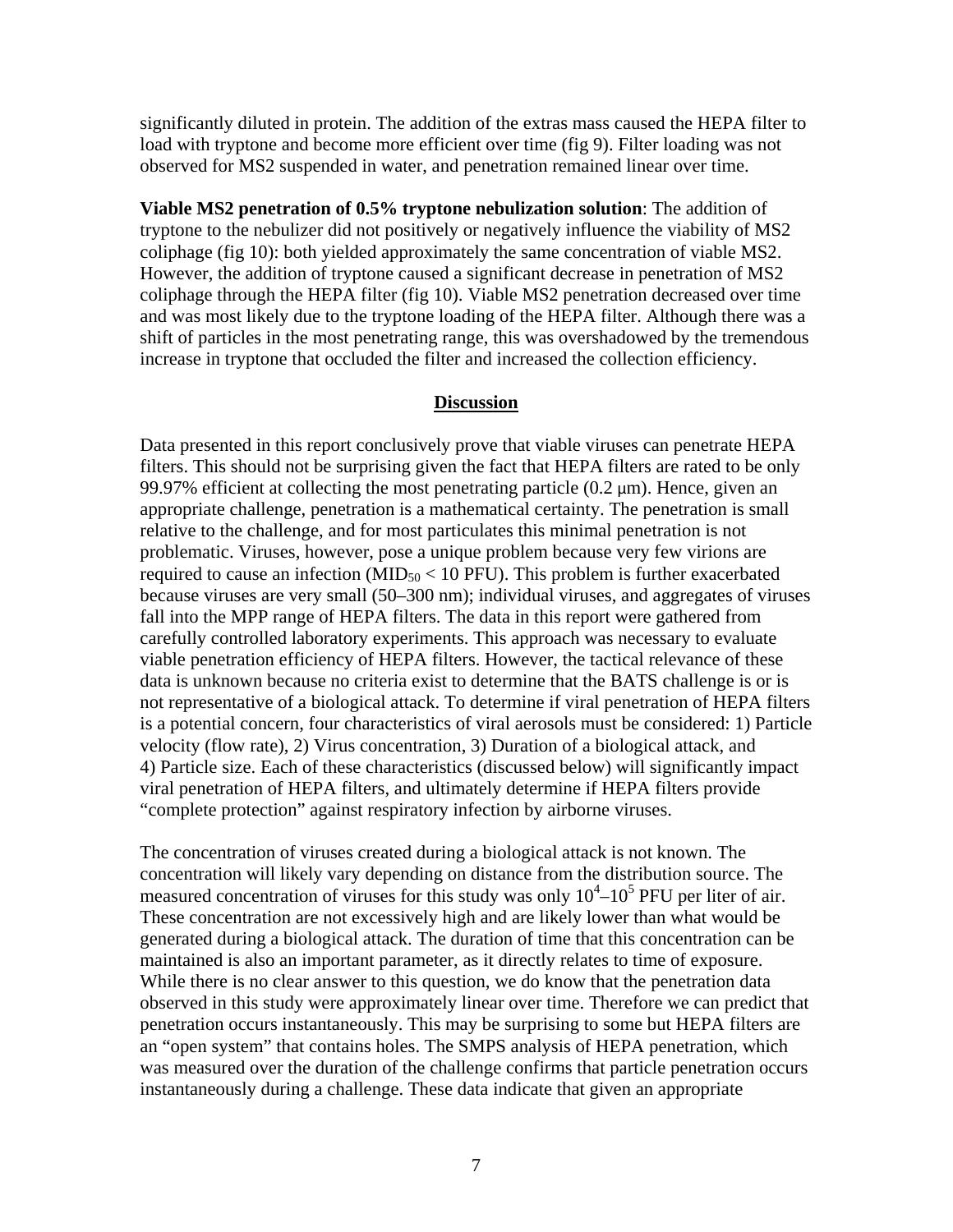challenge, an infective dose of viruses could be delivered in a matter of seconds following a challenge.

Flowrate and particle penetration are directly related. As you increase flow rate penetration will increase. HEPA filters are commonly rated for a velocity of ≤ 4 cm/sec (Hofacre 1996). Our study confirms this, demonstrating that the 4 cm/sec velocity is the cut point for obtaining HEPA performance against particle penetration. Viable MS2 coli phage penetration also increases with flow rate, with a significant increase in penetration at the higher velocities. For individual protection applications, NIOSH recommends a testing flow rate at 85 L/min; that equates to a flow velocity of 2 cm/sec for CHACs. However, breathing is more complex than simply testing at a uniform flow rate. Cyclic breathing will obviously allow penetration only during inhalation, and the most penetration will occur during peak flow velocities. Anderson et al (2006), demonstrated that maximum peak flows for average males range from 125 L/minute to 254 L/minute depending on work load (light to heavy). Peak flow were cyclic and accounted for  $\sim \frac{1}{2}$ the total time tested. This indicates that an average male can inhale particles at velocities greater than the rated velocities for HEPA filters.

The particle size distribution for this study was very small and may not be representative of a viral weapon attack. The challenge distribution, however, was stringent for the HEPA because only 7.5% of the number of particles fell into the most-penetrating range. In an effort to shift the particle distribution to the right, tryptone was added to the nebulization fluid. This generated more particles in the most penetrating range, but the net result was a decrease in penetration. The result is counterintuitive; however it was determined that the decrease was due to filter loading, which made the filters more efficient. This was an unexpected result, and clearly complicates the testing strategy. However, the tryptone experiment may have led to a critical observation that was not previously considered: The ratio of viable virus to inert particles may be a crucial parameter that impacts the tactical relevance of viral penetration of HEPA filters. If the ratio of virus to inert particles is small, then particle size may not be significant. The more important factor will be filter loading that will cause an increase in filter efficiency. If the ratio is large then particle size will be the dominant factor.

#### **Summary**

HEPA filters when challenged with 0.3 um particles are designed to allow penetration of .03 % of the particles. Viruses are simply particulate matter that will penetrate HEPA filters with the same efficiency as inert aerosols. This was clearly demonstrated in this study. What is not clear are the aerosol characteristics that define a viral weapons attack. Biological aerosols are complex, and many factors must be considered. The data in this report both support and refute the scenarios required for viral penetration of HEPA filters. One of the key issues that is difficult to quantify is the term "weaponization." Can viruses be prepared so that they penetrate HEPA filters more efficiently, but still remain infectious? The answer to this question is not readily available, but it not completely unlikely. A thorough examination of past biological weapons programs may provide the answers. However, those data are hard to obtain and if available, still may not provides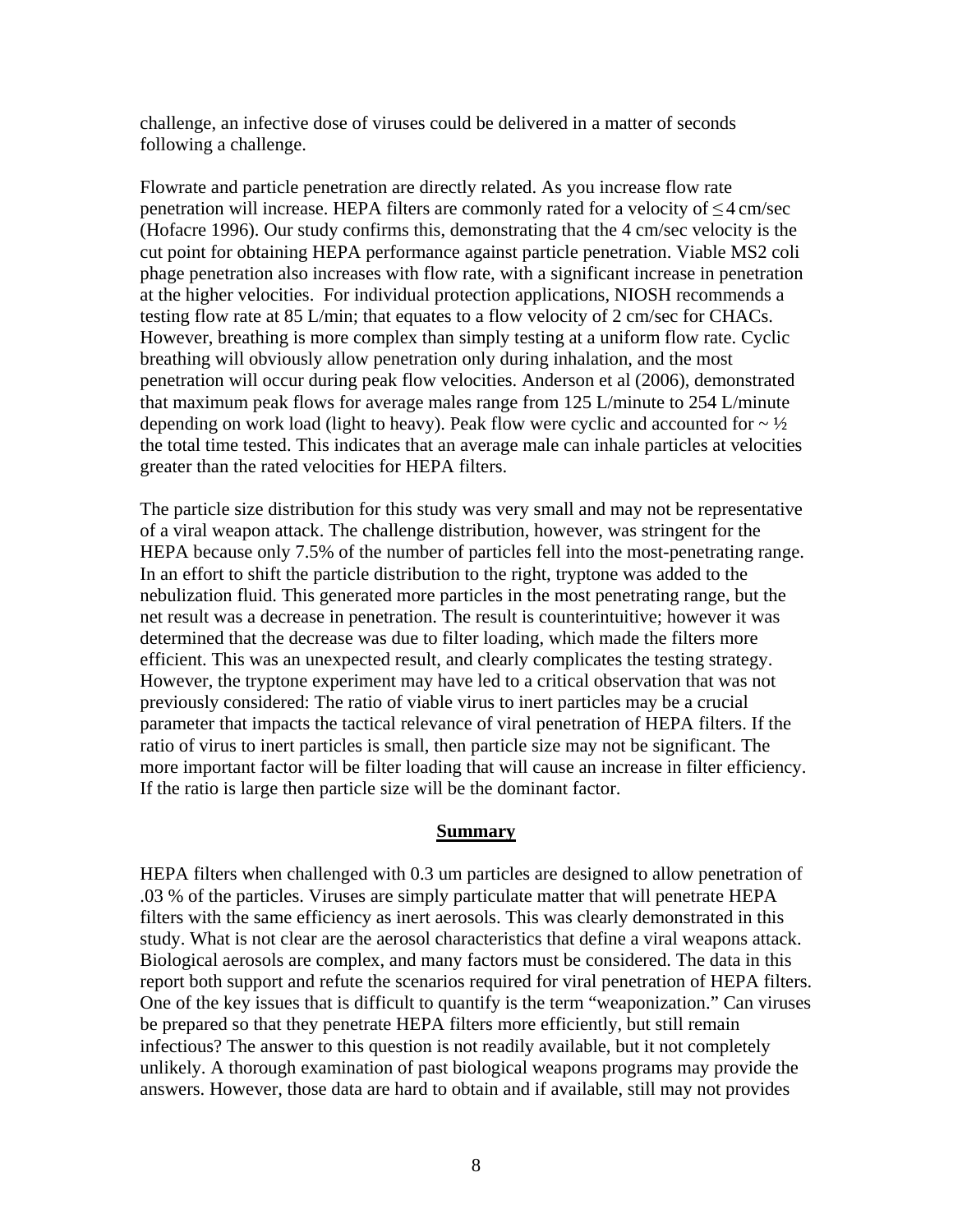clear answers. In the absence of those data, the only way to know if HEPA filters provide adequate protection is create tactically relevant biological aerosols and determine the penetration efficiency of the HEPA filters. This type of research, however, leads to a conundrum that many face in biological defense applications: The research is crucial to determine if a protection gap exists, but the research may also lead to conditions that could defeat the HEPA filter. Regardless of this question, basic research is needed to develop a better understanding of how viruses and other microbes behave in aerosols. In particular, the distribution of viruses, both viable and nonviable, among inert particles in aerosols is not well understood. Data generated from this type of research would help solve biological defense questions, but would also further basic understanding in the spread of infectious disease.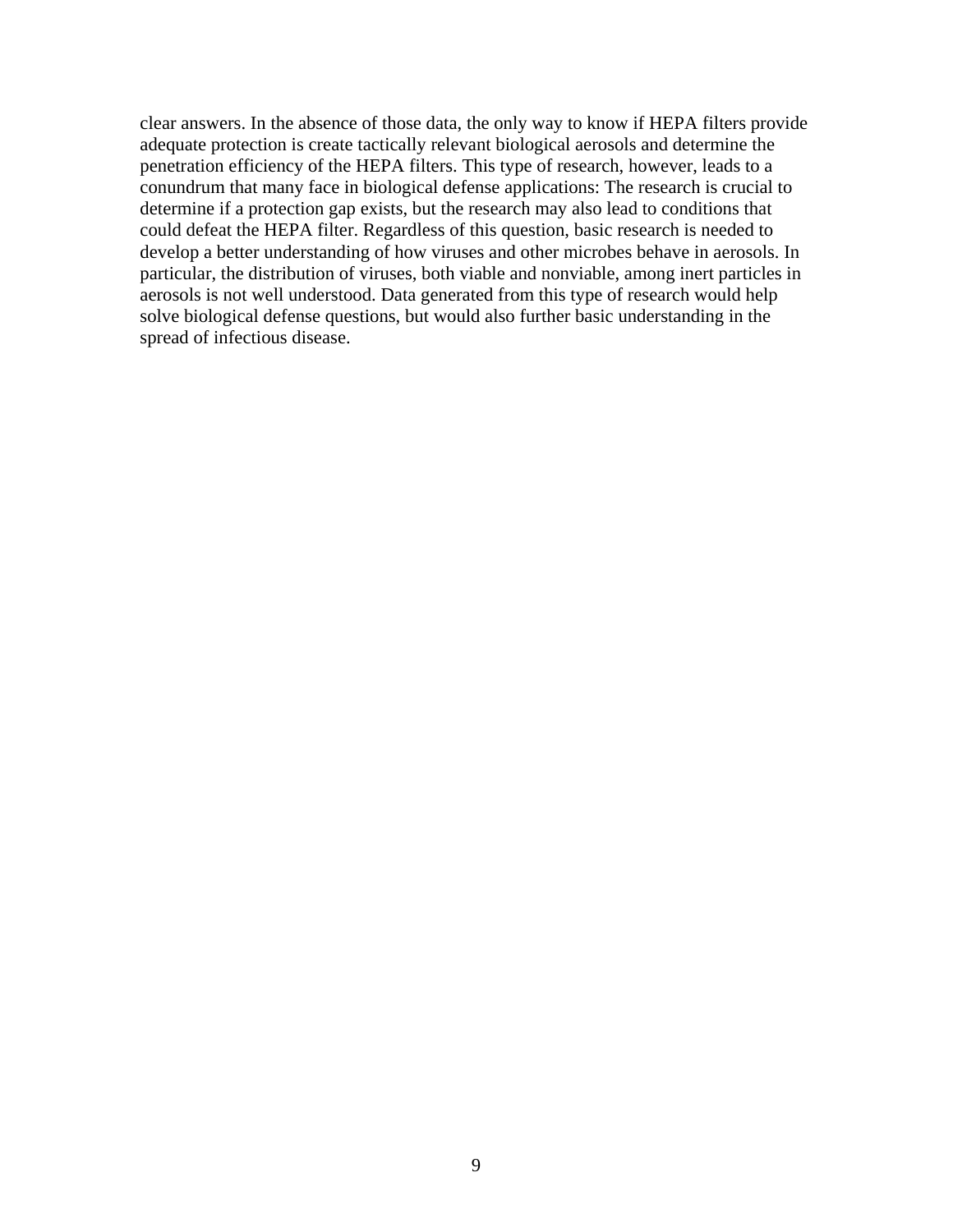#### **References**

- Aller, J. Y., M. R. Kuznetsova, et al. (2005). "The seas surface microlayer as a source of viral and bacterial enrichment in marine aerosols." Journal of aerosol science **36**: 801-812.
- Anderson, N. J., P. E. Cassidy, et al. (2006). "Peak Inspiratory Flows of Adults Exercising at Light, Moderate, and Heavy Work Loads." Journal of the International Society for Respiratory Protection **23**: 53-63.
- Frischknecht, F. (2003). "The history of biological warfare. Human experimentation, modern nightmares and lone madmen in the twentieth century." EMBO Reports **4 Spec No**: S47-52.
- Gronvall, G. K. (2005). "A new role for scientists in the Biological Weapons Convention." Nature Biotechnology **10**: 1213-1216.
- Harstad, B. J., H. M. Decker, et al. (1967). "Air filtration of submicron virus aerosols." Am J Public Health Nations Health **57 (12)**: 2186-2193.
- Harstad, B. J. and M. E. Filler (1969). "Evaluation of air filters with submicron viral aerosols and bacterial aerosols." Am Ind Hyg Assoc J **30 (3)**: 280-290.
- Hawley, R. J. and E. M. Eitzen (2001). "Biological Weapons A Primer for Microbiologists." Annul. Rev. Microbiol. **55**: 255-53.
- Heimbuch, B. K., E. Proudfoot, et al. (2004). "Antimicrobial Efficiency of Iodinated Individual Protection Filters." Proceeding of the Scientific Conference on Chemical and Biological Defense **Hunt Valley, MD**(ECBC-SP-20).
- Hirst, G. K. and M. W. Pons (1973). "Mechanism of influenza recombination. II. Virus aggregation and its effect on plaque formation by so-called noninfective viruses." Virology **56**(620-631).
- Hofacre, K. C., P. M. Schumacher, et al. (1996). Filtration Efficiency Assessment of HEPA Filters Against a Bioaerosol Challenge. Aberdeen Proving Ground, MD 21010-5423, Edgedwood Research Development and Engineering Center; US Army Chemical and Biological Defense Command. **ERDEC-CR-217**.
- Hogan, C. J., E. M. Kettleson, et al. (2005). "Sampling methodologies and dosage assessment techniques for submicrometre and ultrafine virus aerosol particles." Journal of Applied Microbiology **99**(6): 1422-1434.
- Hull, R., G. J. Hills, et al. (1970). "The in vivo behavior of twenty-four strains of alfalfa mosaic virus." Virology **42**: 753-772.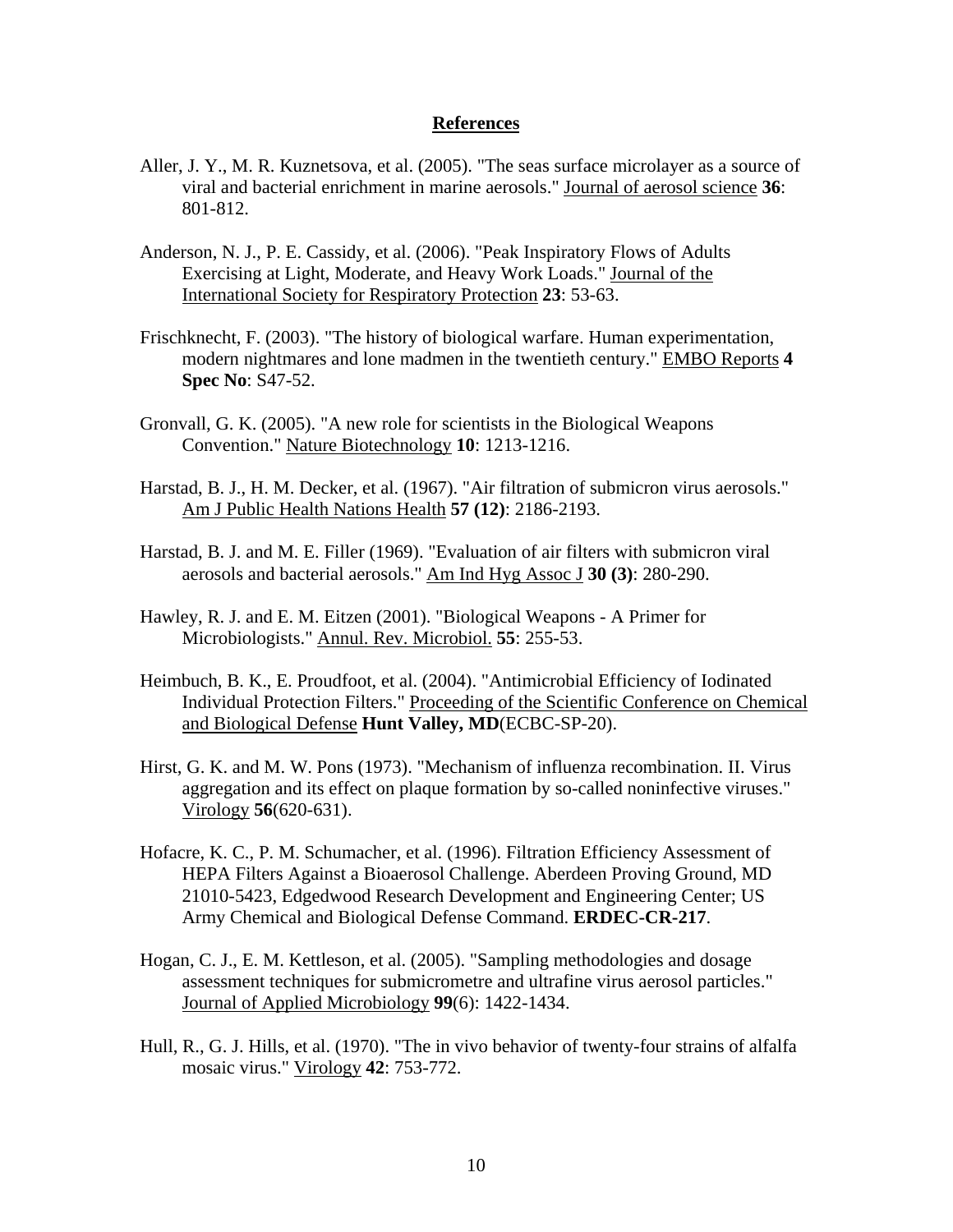- Lee, K. W. and B. Y. H. Liu (1980). "On the Minimum Efficiency and the Most Penetrating Particle Size of fibrous Filters." Air Pollution Control Association **30**(4): 377-381.
- Leenders, G. J. M. and J. H. Stadhouders (1980s). "Effectiveness of HEPA (High Efficiency Particulate Air) Filters for phage Filtration." Netherlands Institute for Dairy Research: 427.
- Seinfeld, J. H. and S. N. Pandis (1998). Atmospheric Chemistry and physics. New York, NY, John Wiley and Sons (Inc).
- Stetzenbach, L. D. (1992). Airborne Microorganisms. Encyclopedia of Microbiology, Academic Press. **1**.
- Woods, J. B. L. C., MC, USAF (2005). USAMRIID's Medical Management of Biological Casualties Handbook. Fort Detrick, Maryland 21702-5044, United States Army Medical Research Institute of Infectious Diseases.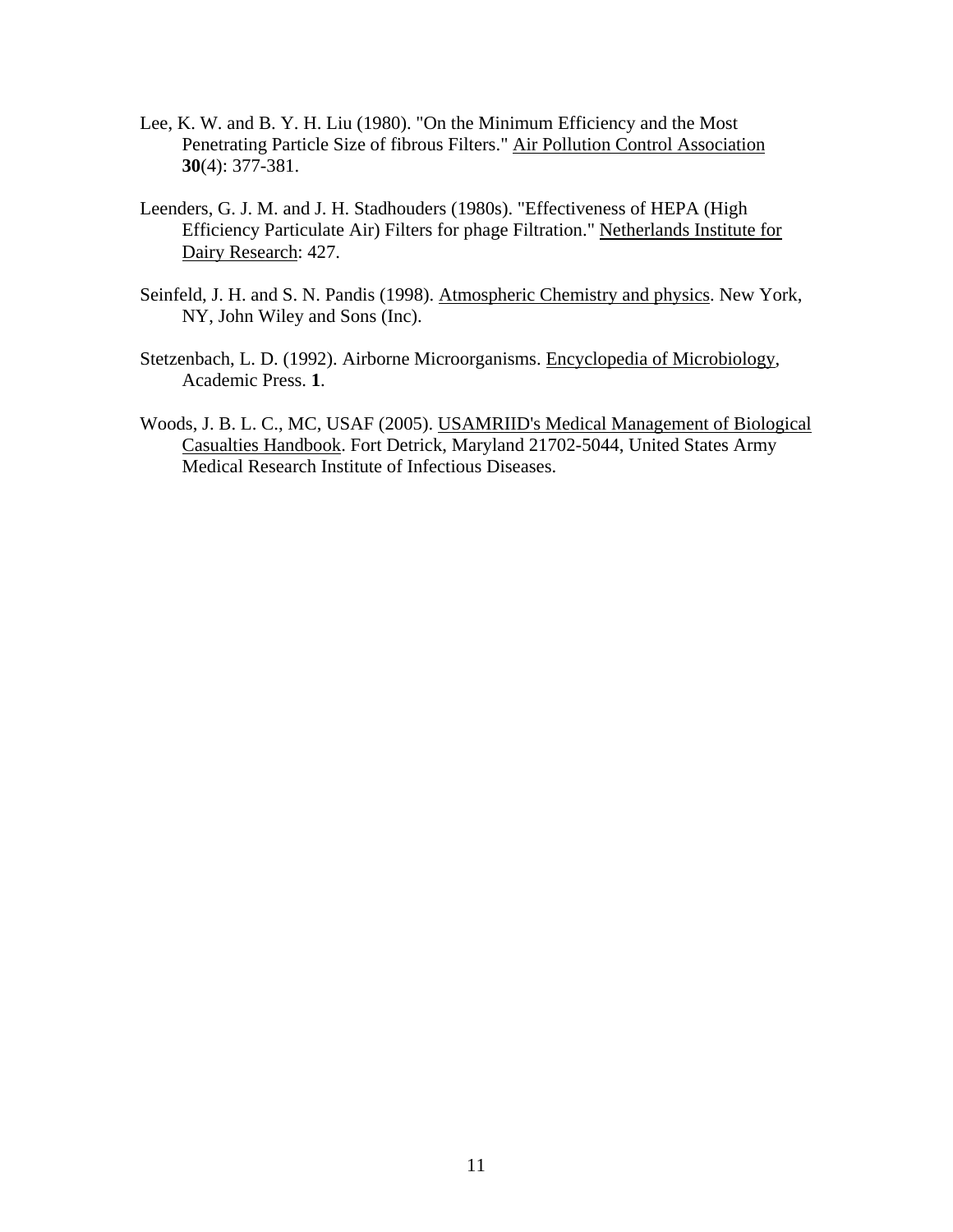Figure 1: MS2 challenge of CHAC  $(n=21)$  in BATS Challenge 103 – 107 PFU/Liter of air at 85 LPM

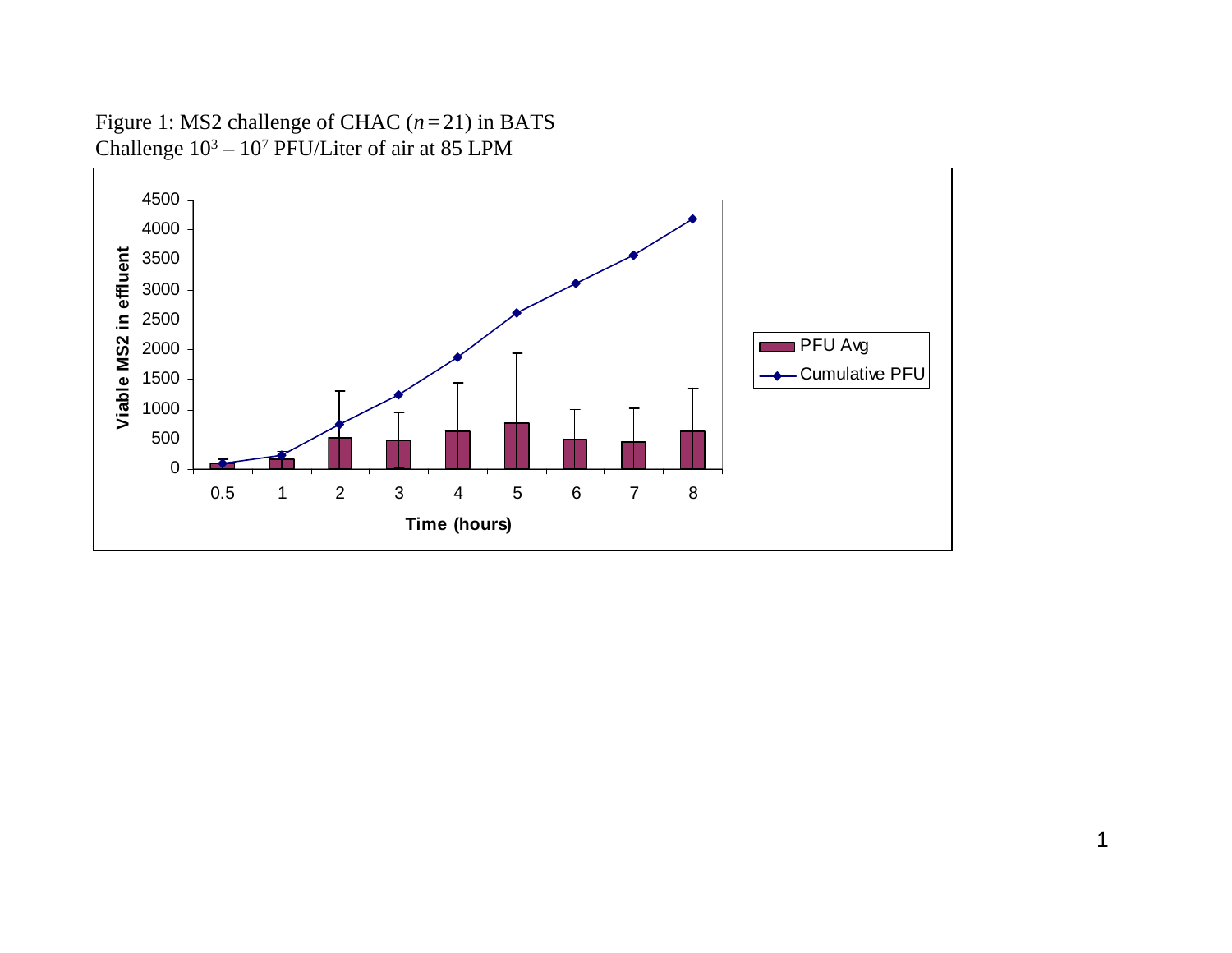# Figure 2: Biological Aerosol Test System (BATS)



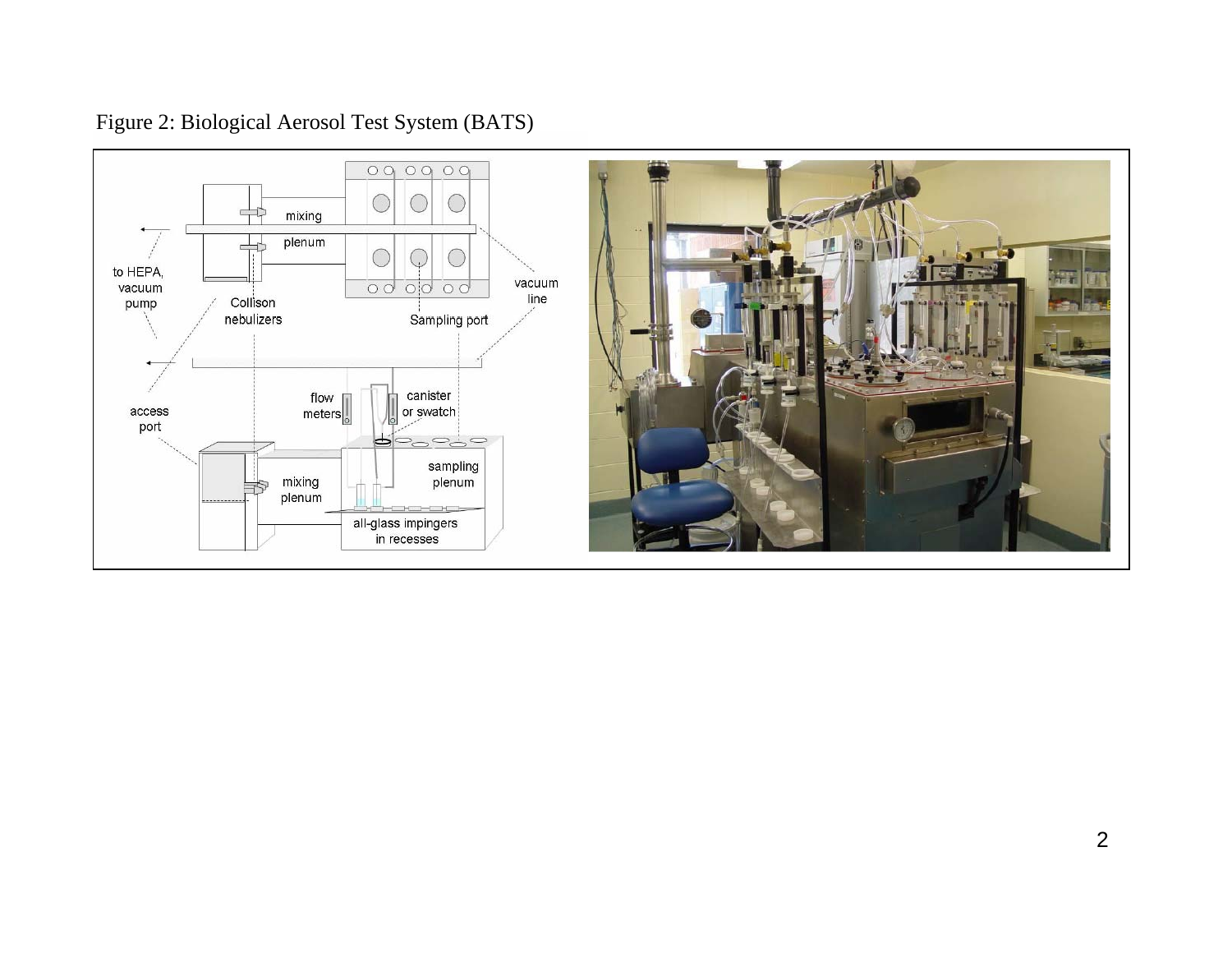

# Figure 3: BATS test set up for Flat Sheet and CHAC testing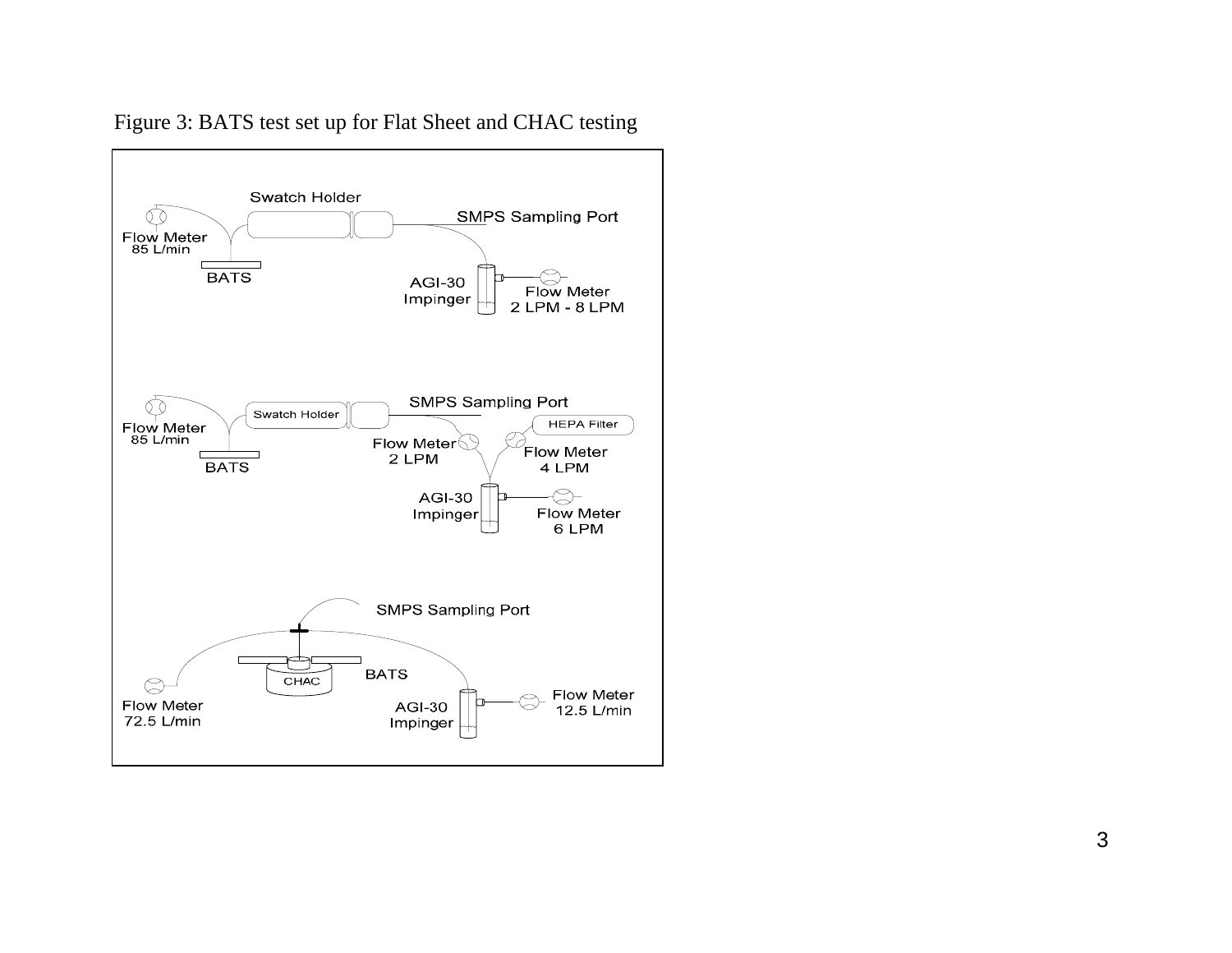Figure 4: SMPS Analysis of MS2 Challenge in BATS

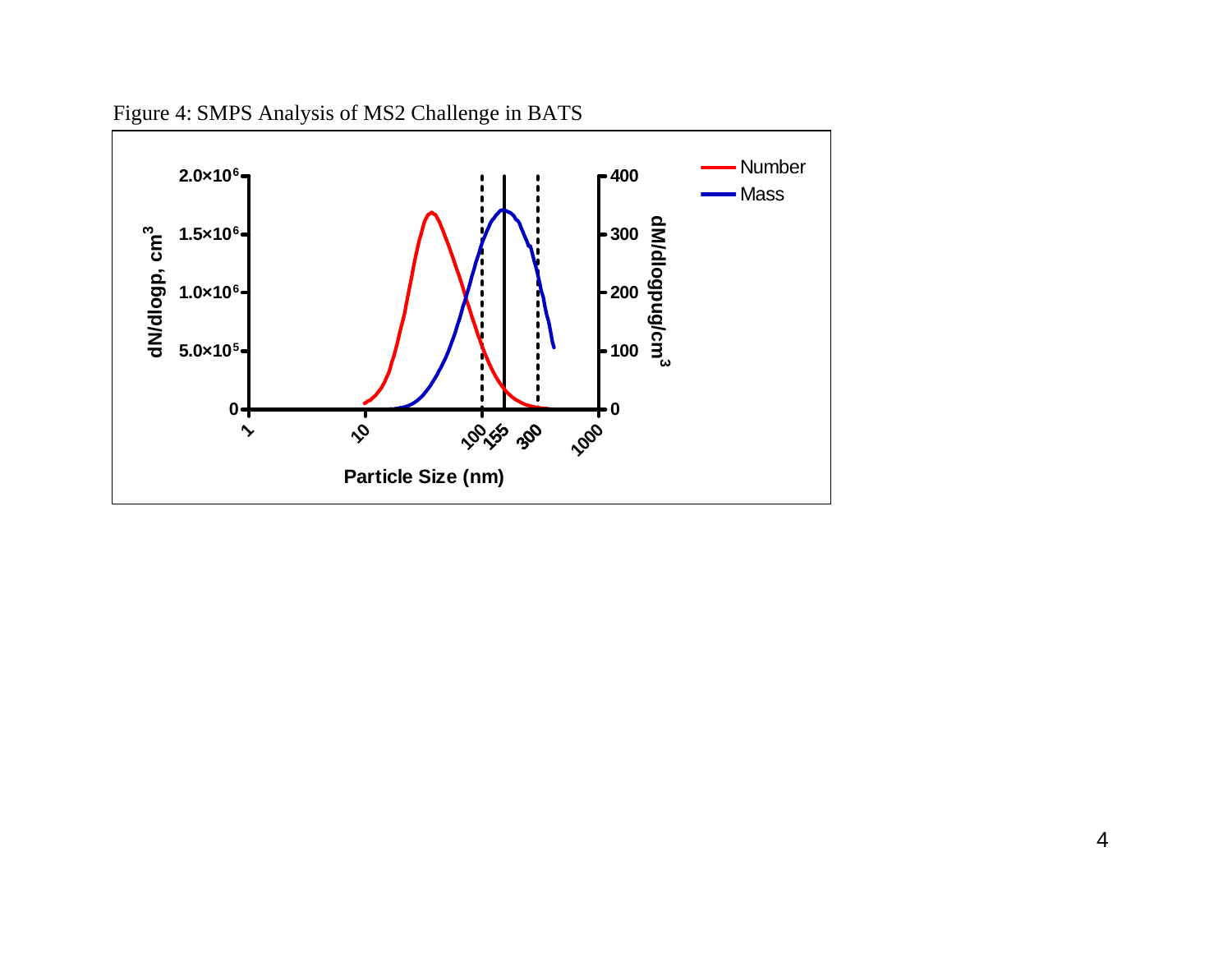

Figure 5:SMPS Analysis of MS2 Coli Phage Challenge of Flat Sheet HEPA and CHACs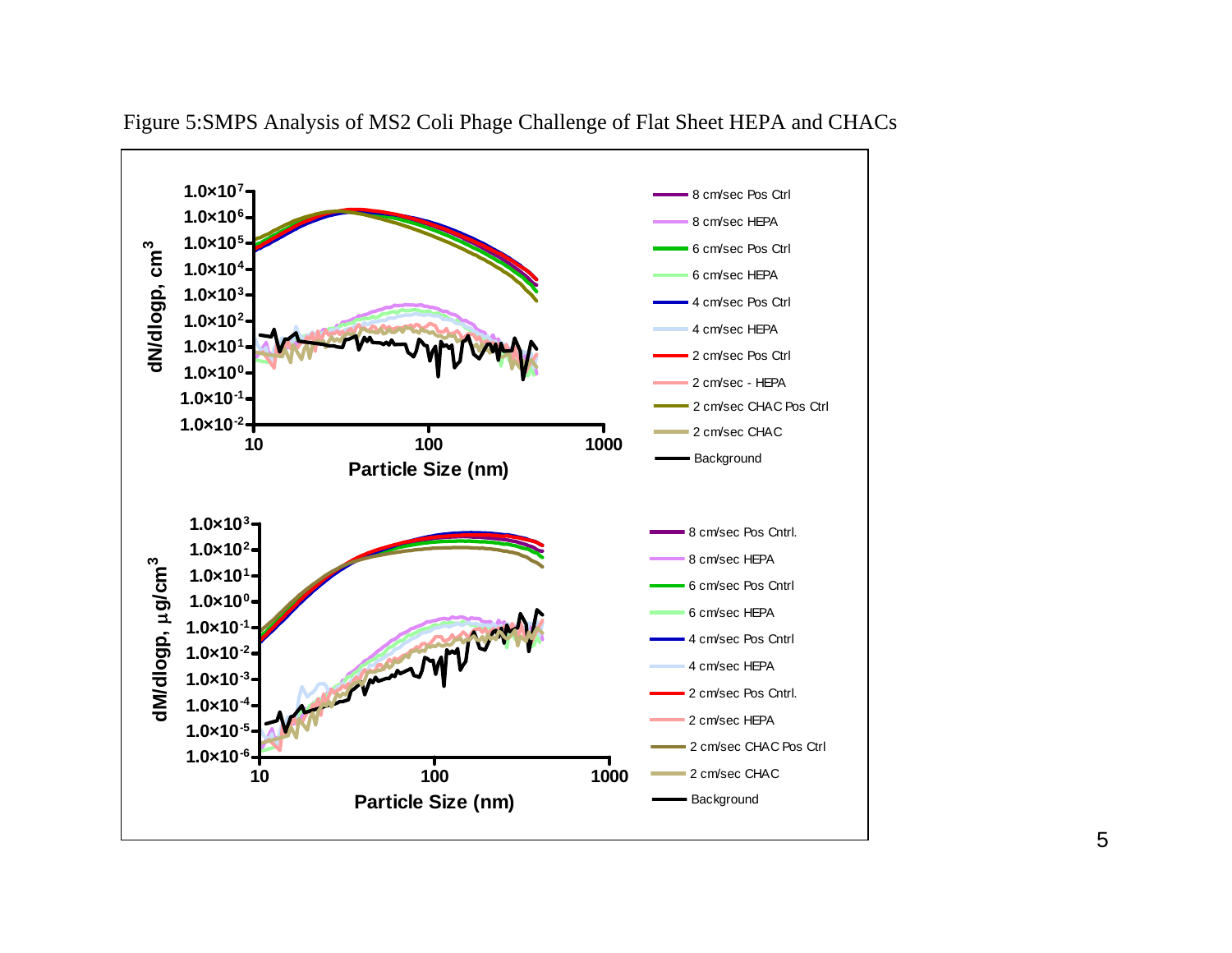

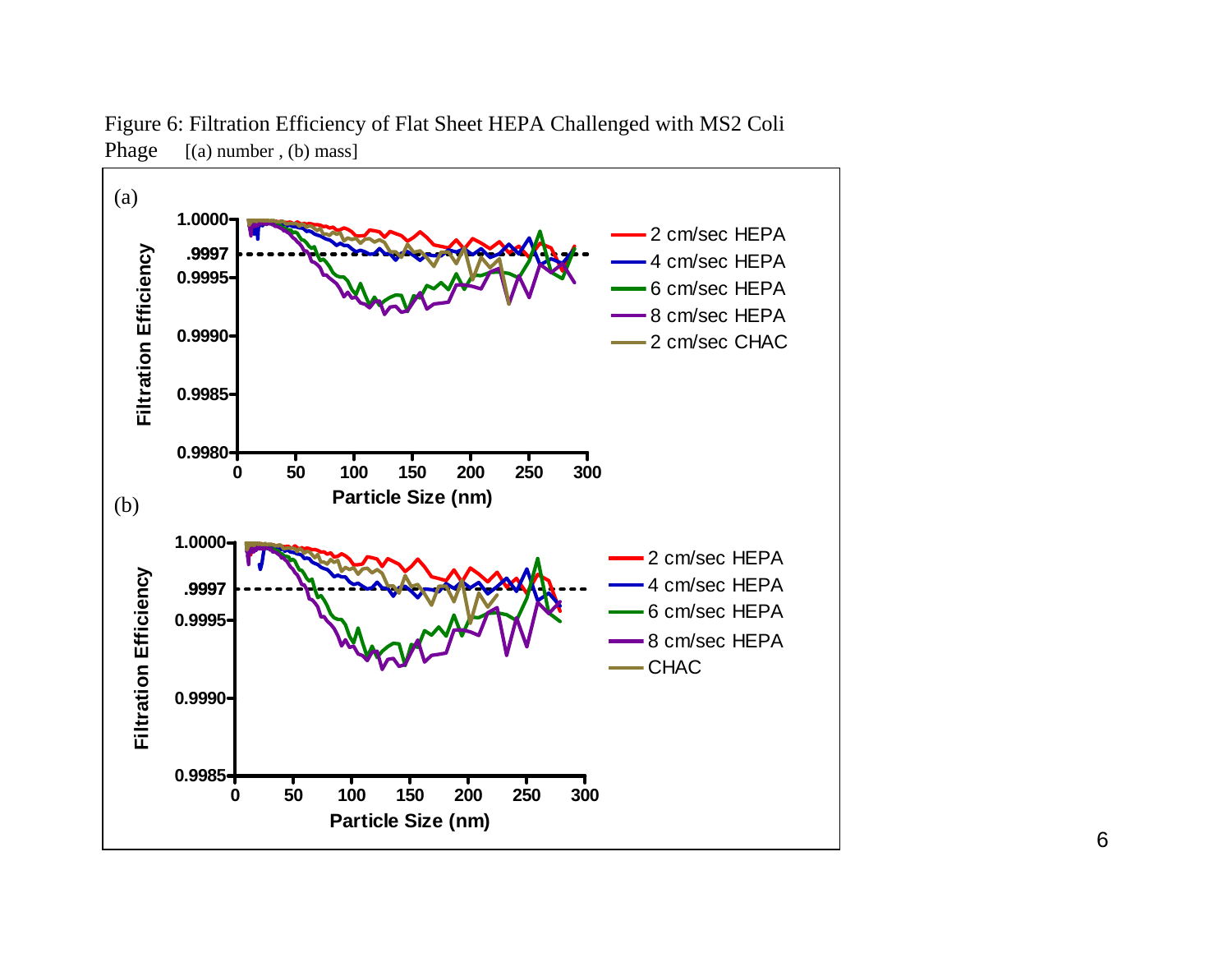# Table 1: MS2 Challenge of Flat Sheet HEPA and CHACs

| <b>Positive Controls</b> |          |                                                    |                      |                             |  |  |  |  |
|--------------------------|----------|----------------------------------------------------|----------------------|-----------------------------|--|--|--|--|
| Condition                |          | Collection flow rate Measured MS2 per liter of air | Normalization factor | Normalized Positive Control |  |  |  |  |
| <b>HEPA 2 cm/sec</b>     | 2 LPM    | $1.39E + 04$                                       | 0.03                 | 4.17E+05                    |  |  |  |  |
| HEPA 2 cm/sec $+4$ LPM   | 6 LPM    | $8.10E + 04$                                       | 0.19                 | 4.17E+05                    |  |  |  |  |
| <b>IHEPA 4 cm/sec</b>    | 4 LPM    | $5.60E + 04$                                       | 0.13                 | 4.17E+05                    |  |  |  |  |
| HEPA 6 cm/sec            | 6 LPM    | 1.42E+05                                           | 0.34                 | 4.17E+05                    |  |  |  |  |
| <b>HEPA 8 cm/sec</b>     | 8:00 PM  | $1.22E + 05$                                       | 0.29                 | 4.17E+05                    |  |  |  |  |
| ICHAC 2 cm/sec           | 12.5 LPM | $4.17E + 05$                                       | 1.00                 | $4.17E + 05$                |  |  |  |  |

# **Test Samples**

| <b>Condition</b> |          | Collection flow rate Measured MS2 per liter of air | INormalization factor | <b>INormalized Penetration</b> |
|------------------|----------|----------------------------------------------------|-----------------------|--------------------------------|
| 2 cm/sec         | 2 LPM    | None detected                                      | 0.03                  | ND.                            |
| $2 + 4$ cm/sec   | 6 LPM    |                                                    | 0.19                  | 8.71                           |
| 4 cm/sec         | 4 LPM    | 2.8                                                | 0.13                  | 20.51                          |
| 6 cm/sec         | 6 LPM    | 18.9                                               | 0.34                  | 55.31                          |
| 8 cm/sec         | 8:00 PM  | 45.7                                               | 0.29                  | 155.88                         |
| CHAC 2 cm/sec    | 12.5 LPM |                                                    |                       | 1.20                           |
|                  |          |                                                    |                       |                                |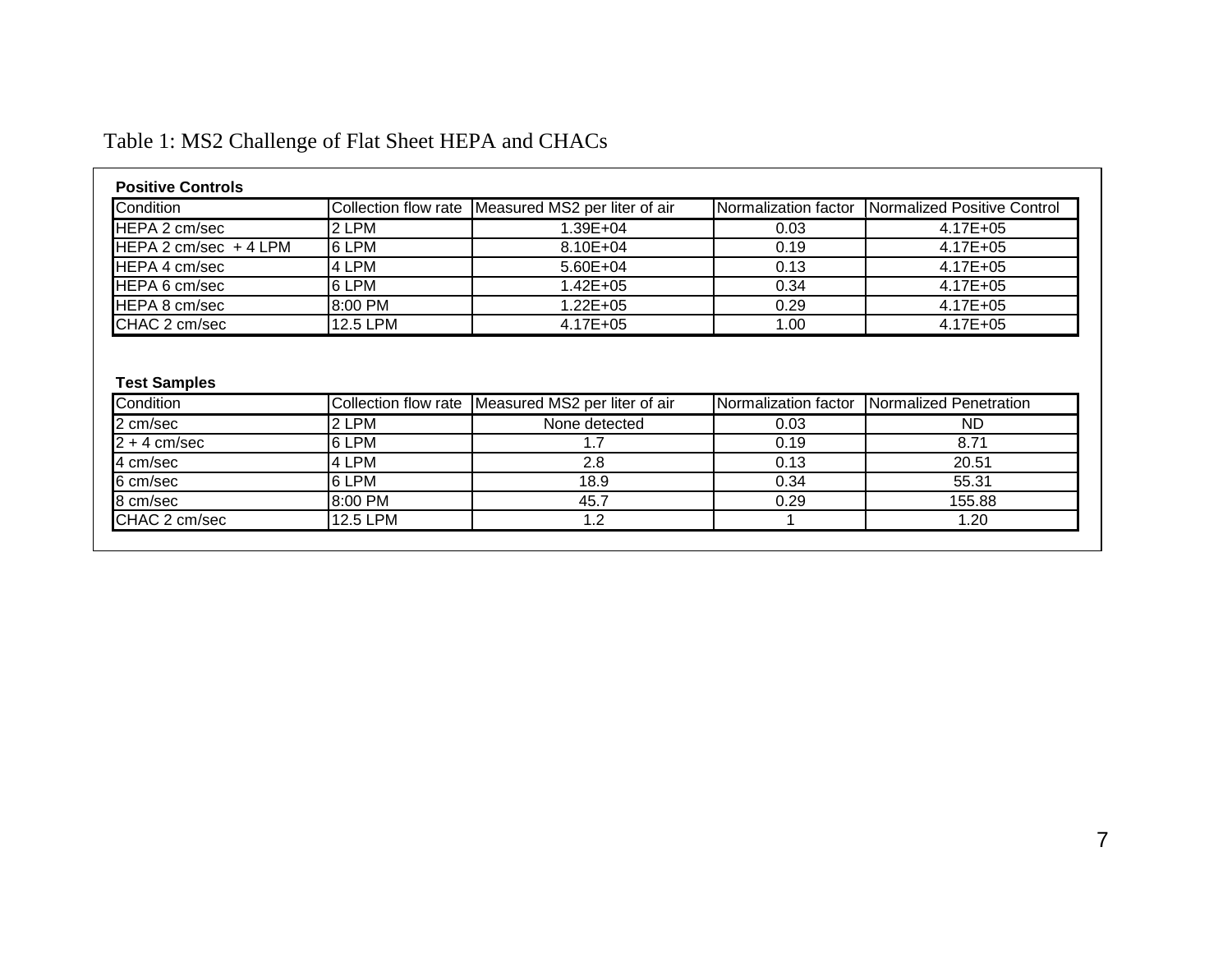

Figure 7: MS2 Challenge of Flat Sheet HEPA and CHAC — Viable enu meration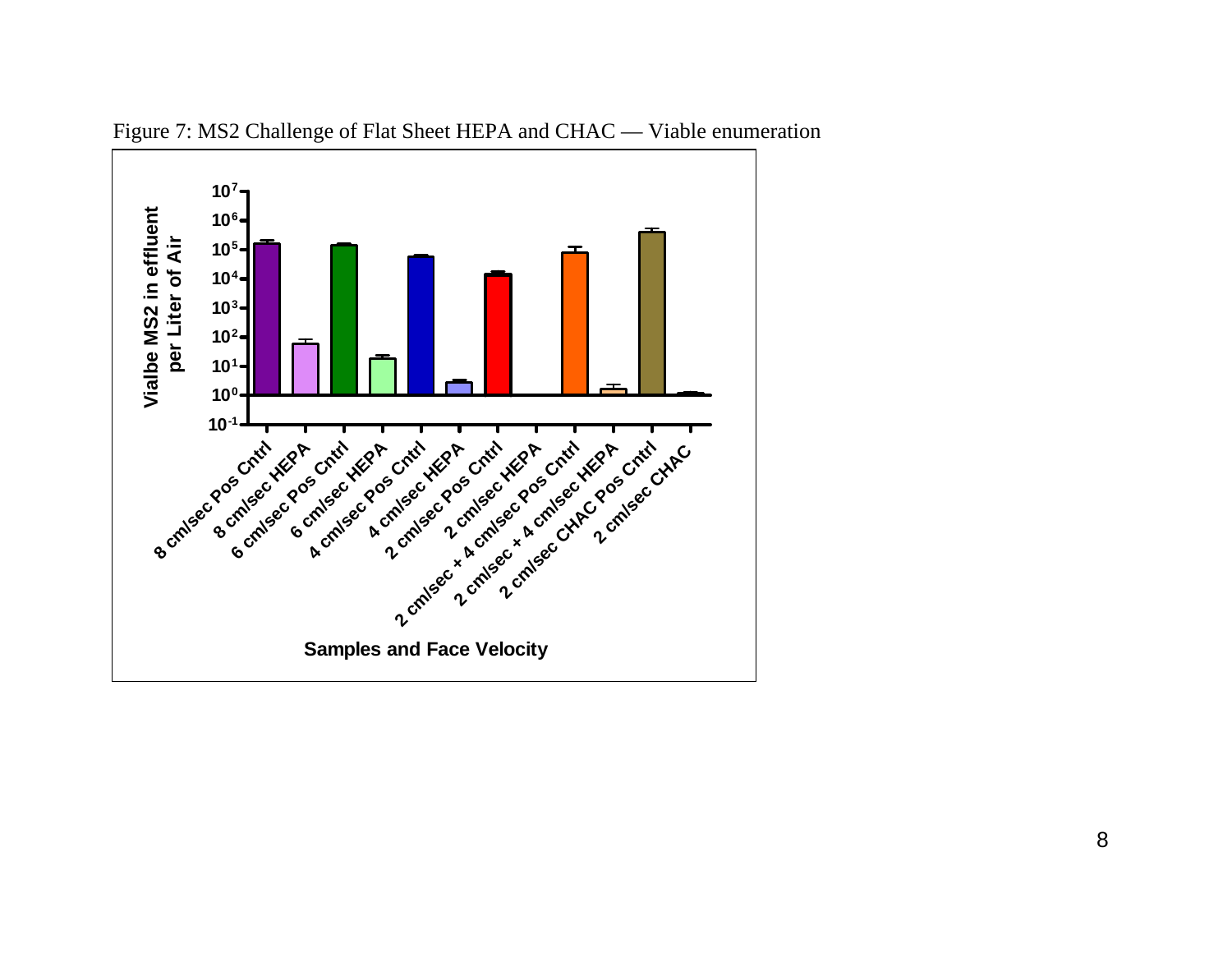

Figure 8: SMPS analysis of MS2 Coli Phage + 0.5% Tryptone in Nebulization Fluid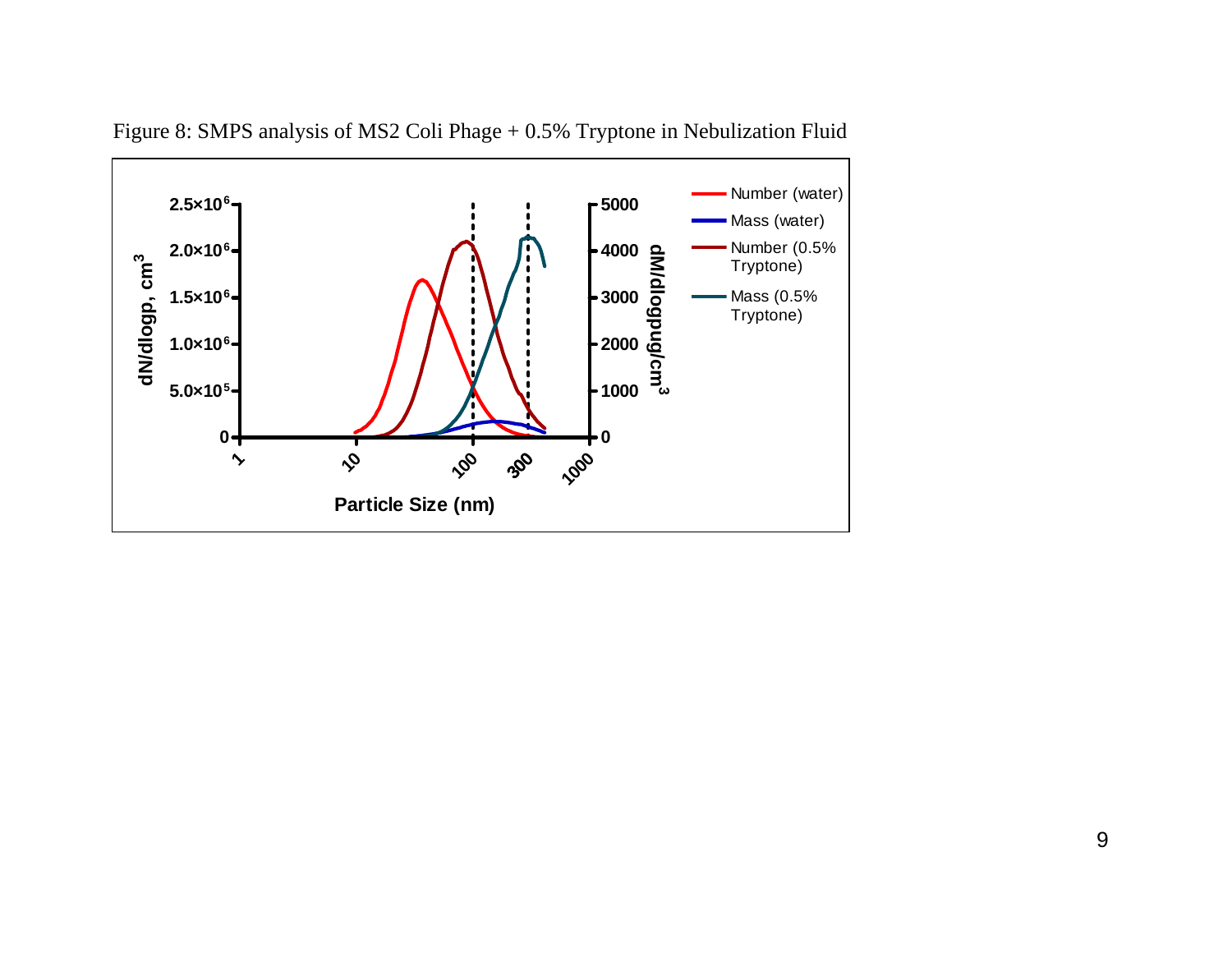

Figure 9: Filtration Efficiency of Flat Sheet HEPA Challenged with MS2 + 0.5% Tryptone